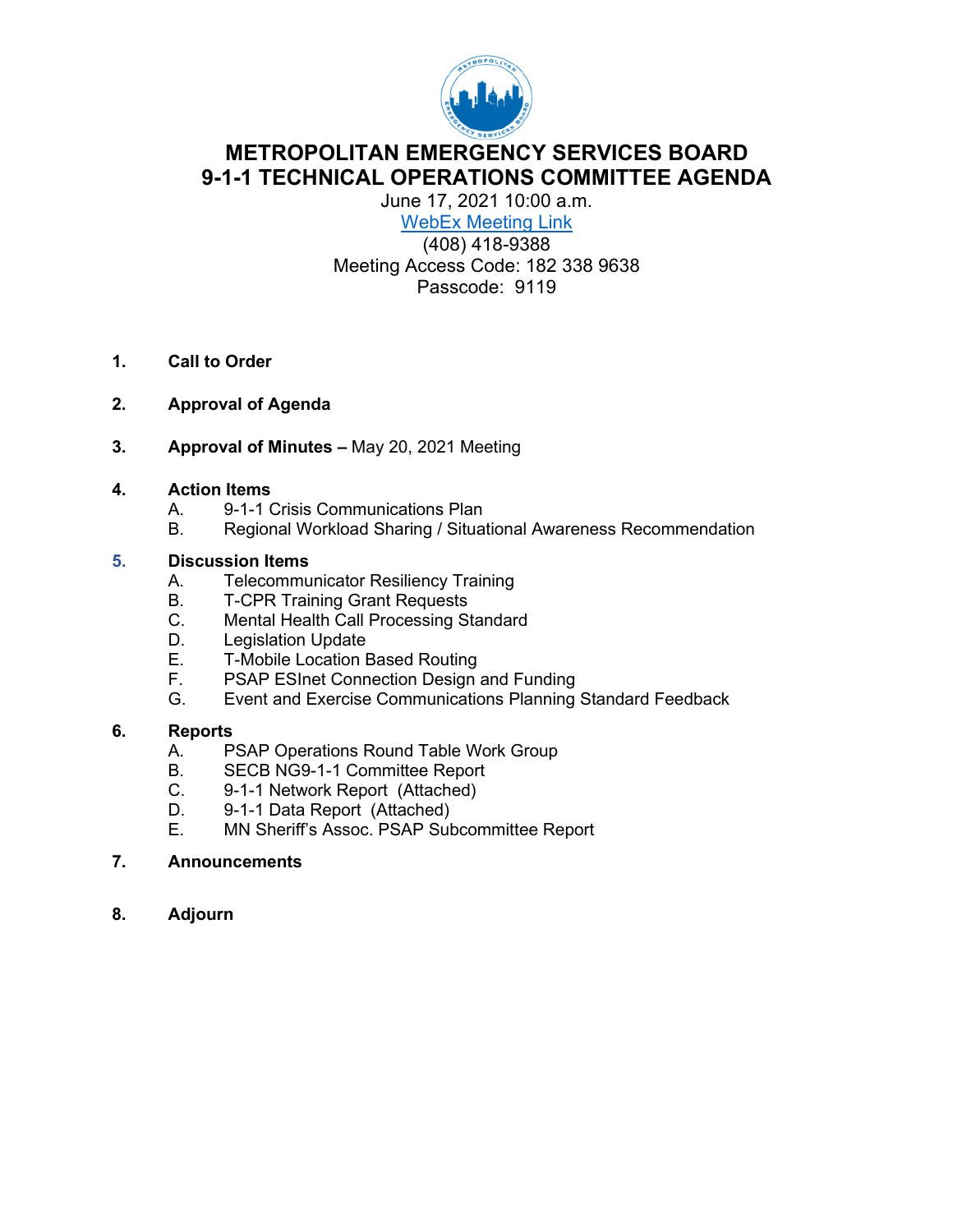### **9-1-1 Technical Operations Committee May 20, 2021 Draft Meeting Minutes Meeting Held via WebEx**

#### **Members Present**

| Allina EMS             | Victoria Vadnais        | <b>MAC/Airport</b>         | Lauren Petersen      |
|------------------------|-------------------------|----------------------------|----------------------|
| Anoka County           | Val Sprynczynatyk       | Metro Transit PD           | <b>Chad Loeffler</b> |
| <b>Bloomington PD</b>  | Jim Scanlon             | <b>Minneapolis</b>         | Joni Hodne           |
| <b>Carver County</b>   | Susan Bowler            | <b>North Memorial</b>      | <b>Absent</b>        |
| Chisago County         | Jake Thompson           | <b>Ridgeview EMS</b>       | Doug Kayser          |
| Dakota County          | <b>Cheryl Pritzlaff</b> | <b>Ramsey County</b>       | <b>Nancie Pass</b>   |
| Eden Prairie PD        | Lisa Vic                | <b>Scott County</b>        | <b>Carrie Bauer</b>  |
| Edina PD               | Janelle Harris          | <b>Sherburne County</b>    | Laura Anderson       |
| <b>Hennepin County</b> | <b>Tony Martin</b>      | St. Louis Park PD          | <b>Absent</b>        |
| <b>Hennepin EMS</b>    | Wade Johnson            | University of Minnesota PD | Jeff Lessard         |
| <b>Isanti County</b>   | <b>Absent</b>           | <b>Washington County</b>   | Dar Pankonie         |

**Guests:** Vic Barnett, ECN; Tim Boyer, MN State Patrol; Greg Ehrsam, Motorola; Gladys Ferguson, Allina; Matthew Hoffer, Lumen; Frank Jarman, Motorola; Kari Morrissey, Anoka County; Dawn Kenyon, Hennepin County; Jennifer Radde, Edina PD; Jon Rasch, RCECC; LaVae Robinson, Bloomington; Dave Sehnert, Rapid/SOS; Sandi Stroud, ECN; Scott Wosje, Northland Business **Systems** 

**MESB Staff***:* Marcia Broman, Pete Eggimann, Tracey Fredrick, Jill Rohret, Martha Ziese

#### **1. Call to Order**

Susan Bowler (9-1-1 TOC Vice-Chair) called the meeting to order at 10:00 AM.

#### **2. Approval of Agenda**

Bowler asked that item 4C. Telephone CPR Operational Standard be added to the agenda.

*Motion made by Darlene Pankonie to approve the amended agenda for May 20, 2021. Val Sprynczynatyk seconded. Motion carried.* 

| <b>Agency</b>          | <b>Member</b> | <b>Yes</b> | <b>No</b> |
|------------------------|---------------|------------|-----------|
| Allina EMS             | Vadnais       | X          |           |
| <b>Anoka County</b>    | Sprynczynatyk | X          |           |
| <b>Bloomington PD</b>  | Scanlon       | X          |           |
| <b>Carver County</b>   | <b>Bowler</b> | X          |           |
| Chisago County         | Thompson      | X          |           |
| Dakota County          | Pritzlaff     | X          |           |
| <b>Eden Prairie PD</b> | Vik           | X          |           |
| Edina PD               | <b>Harris</b> | X          |           |
| <b>Hennepin County</b> | Martin        | X          |           |
| <b>Hennepin EMS</b>    | Johnson       | X          |           |
| <b>Isanti County</b>   | <b>Absent</b> |            |           |

#### **Roll Call for Approval of Agenda**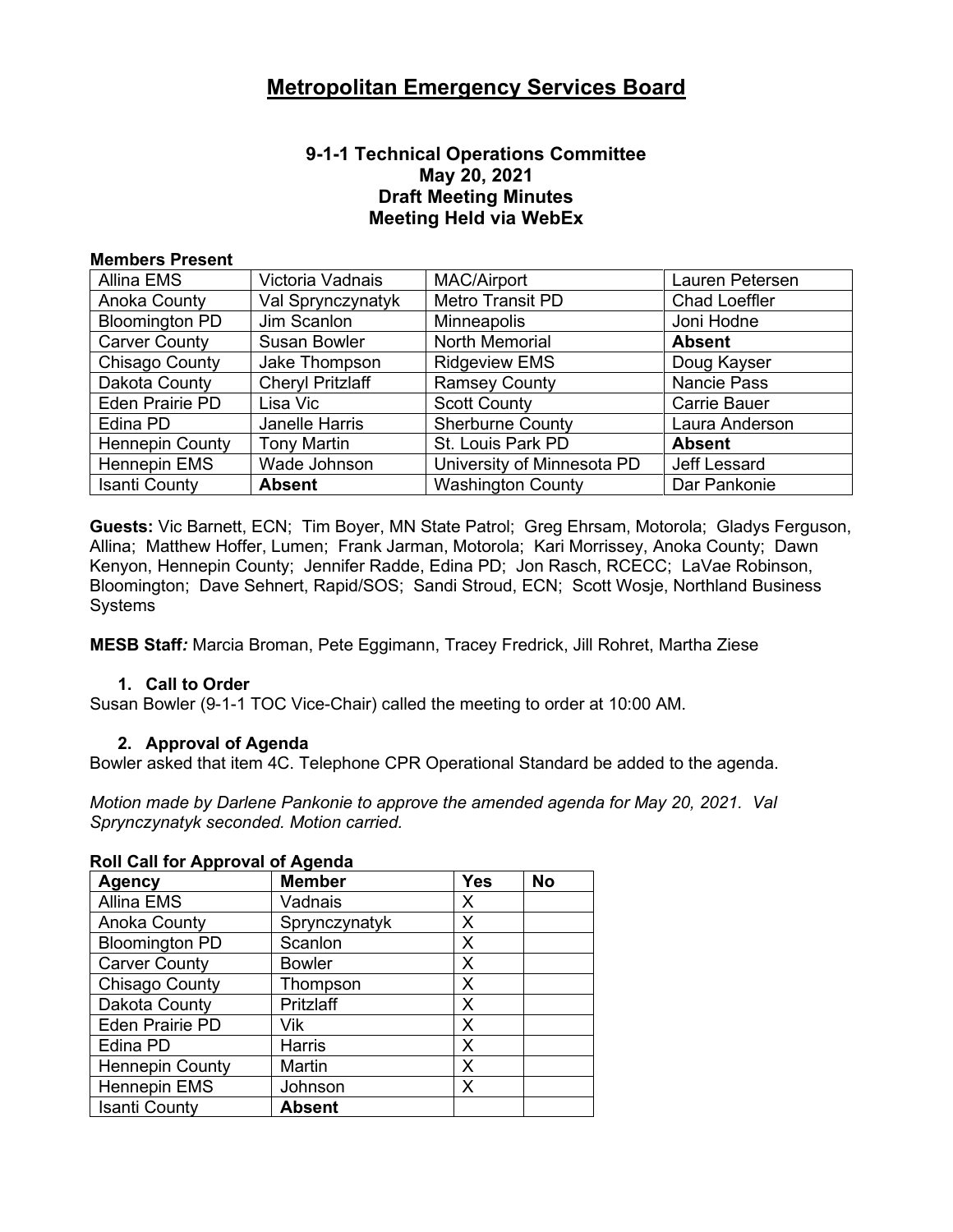| <b>MAC/Airport</b>       | Petersen      | X |
|--------------------------|---------------|---|
| <b>Metro Transit</b>     | Loeffler      | X |
| Minneapolis              | Hodne         | Х |
| North Memorial           | <b>Absent</b> |   |
| <b>Ramsey County</b>     | Pass          | Х |
| <b>Ridgeview EMS</b>     | Kayser        | X |
| <b>Scott County</b>      | Bauer         | Х |
| <b>Sherburne County</b>  | Anderson      | Χ |
| St. Louis Park PD        | <b>Absent</b> |   |
| U of M PD                | Lessard       | X |
| <b>Washington County</b> | Pankonie      | x |

#### **Yea:19 Nay: 0 Motion passed**

### **3. Approval of Minutes**

*Motion made by Nancie Pass to approve the minutes from April 15, 2021. Doug Kayser seconded. Motion carried.*

#### **Roll Call for Approval of Minutes**

| <b>Agency</b>            | <b>Member</b> | <b>Yes</b>     | <b>No</b> |
|--------------------------|---------------|----------------|-----------|
| Allina EMS               | Vadnais       | X              |           |
| Anoka County             | Sprynczynatyk | X              |           |
| <b>Bloomington PD</b>    | Scanlon       | X              |           |
| <b>Carver County</b>     | <b>Bowler</b> | X              |           |
| Chisago County           | Thompson      | X              |           |
| Dakota County            | Pritzlaff     | X              |           |
| <b>Eden Prairie PD</b>   | Vik           | X              |           |
| Edina PD                 | <b>Harris</b> | Χ              |           |
| <b>Hennepin County</b>   | Martin        | Χ              |           |
| <b>Hennepin EMS</b>      | Johnson       | X              |           |
| <b>Isanti County</b>     | <b>Absent</b> |                |           |
| <b>MAC/Airport</b>       | Petersen      | X              |           |
| <b>Metro Transit</b>     | Loeffler      | X              |           |
| Minneapolis              | Hodne         | X              |           |
| North Memorial           | <b>Absent</b> |                |           |
| <b>Ramsey County</b>     | Pass          | X              |           |
| <b>Ridgeview EMS</b>     | Kayser        | X              |           |
| <b>Scott County</b>      | <b>Bauer</b>  | X              |           |
| <b>Sherburne County</b>  | Anderson      | X              |           |
| St. Louis Park PD        | <b>Absent</b> |                |           |
| U of M PD                | Lessard       | $\pmb{\times}$ |           |
| <b>Washington County</b> | Pankonie      | X              |           |

**Yea:19 Nay: 0 Motion passed**

#### **4. Action Items**

#### **4A. METCOM Encryption Work Group**

Jake Thompson said as part of the Operation Safety Net preparations for possible civil unrest related to the Chavin trial there was a lot of talk about the METCOM talk group usage, unauthorized user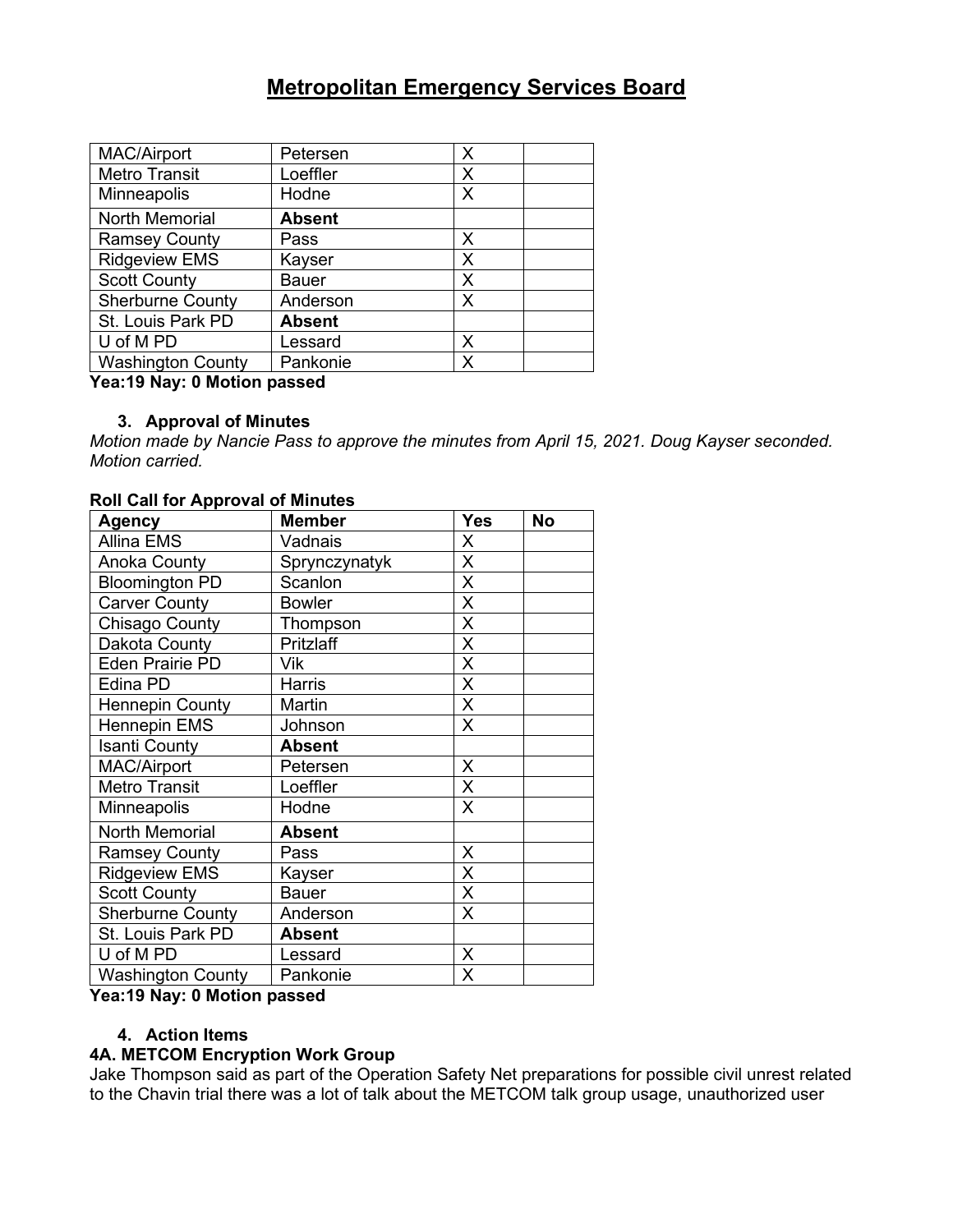monitoring, and scanners. Thompson said the METCOM talk group is meant to be used to communicate between the ECCs. An ARMER system usage report was run during Operation Safety Net which found many consoles and portables selected this talk group during the event. National Guard, State Patrol, and other agency users had this talk group in their radios and by monitoring METCOM they pulled that METCOM traffic to their local systems raising the risk of traffic congestion. Curt Meyer is looking for volunteers to serve on a work group to address this issue. Allina, Anoka and Ramsey volunteered.

*Motion made by Jake Thompson, to appoint representatives from Allina EMS, Anoka, and Ramsey Counties to sit on METCOM Encryption Workgroup. Cheryl Pritzlaff seconded. Motion carried.*

| <b>Agency</b>            | <b>Member</b> | <b>Yes</b>     | <b>No</b> |
|--------------------------|---------------|----------------|-----------|
| <b>Allina EMS</b>        | Vadnais       | X              |           |
| <b>Anoka County</b>      | Sprynczynatyk | X              |           |
| <b>Bloomington PD</b>    | Scanlon       | X              |           |
| <b>Carver County</b>     | <b>Bowler</b> | $\sf X$        |           |
| Chisago County           | Thompson      | X              |           |
| Dakota County            | Pritzlaff     | X              |           |
| <b>Eden Prairie PD</b>   | Vik           | X              |           |
| Edina PD                 | Harris        | $\pmb{\times}$ |           |
| <b>Hennepin County</b>   | Martin        | $\pmb{\times}$ |           |
| <b>Hennepin EMS</b>      | Johnson       | X              |           |
| <b>Isanti County</b>     | <b>Absent</b> |                |           |
| <b>MAC/Airport</b>       | Petersen      | X              |           |
| <b>Metro Transit</b>     | Loeffler      | $\pmb{\times}$ |           |
| <b>Minneapolis</b>       | Hodne         | X              |           |
| North Memorial           | <b>Absent</b> |                |           |
| <b>Ramsey County</b>     | Pass          | X              |           |
| <b>Ridgeview EMS</b>     | Kayser        | $\sf X$        |           |
| <b>Scott County</b>      | <b>Bauer</b>  | X              |           |
| <b>Sherburne County</b>  | Anderson      | X              |           |
| St. Louis Park PD        | <b>Absent</b> |                |           |
| U of M PD                | Lessard       | X              |           |
| <b>Washington County</b> | Pankonie      | X              |           |

#### **Roll Call for Approval of 4.A.**

**Yea:19 Nay: 0 Motion passed**

### **4.B Regional Emergency Communications Strategic Plan**

Pete Eggimann said three regional strategic planning meetings were held in February and March. Twenty-three people from various agencies and organizations across the region participated in the meetings. Judy Plante, a consultant provided by ECN, facilitated the discussion, and helped reach consensus on the eight regional emergency communications priorities identified by the group. ECN provided a plan document template that the MESB will use for the final plan draft. The group identified emergency communications interoperability as the highest priority and work is already underway with the workload sharing group to implement a regional CAD-to-CAD and situational awareness solution. The group also identified continuity of operations, upgrading and expanding the ARMER system, secure/stable/adequate funding, ECC staffing, transition to NG Core Services, continued engagement in industry research and standard development, and the education of policy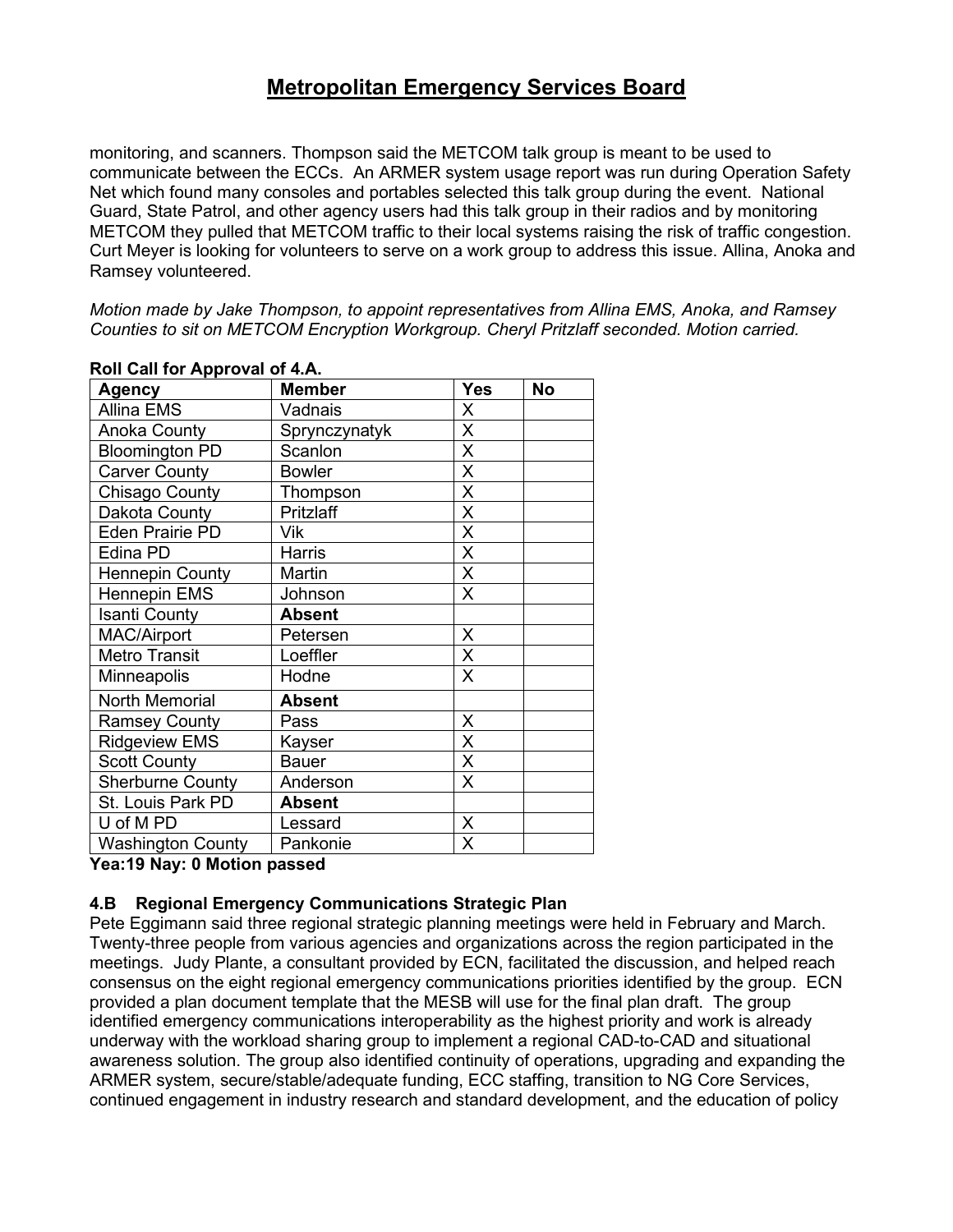makers regarding the role our telecommunicators play in the emergency response continuum.

Eggimann confirmed to Nancie Pass that this was a three-year plan starting in 2022. The plan can be reviewed and adjusted as the region sees fit. Sandi Stroud said the state plan would also be eligible for review.

*Motion made by Tony Martin to recommend that the MESB approve the priorities identified for inclusion in the regional Interoperable Emergency Communications Strategic Plan. Nancie Pass seconded. Motion carried.*

| <b>Agency</b>            | <b>Member</b> | <b>Yes</b> | <b>No</b> |
|--------------------------|---------------|------------|-----------|
| <b>Allina EMS</b>        | Vadnais       | X          |           |
| <b>Anoka County</b>      | Sprynczynatyk | X          |           |
| <b>Bloomington PD</b>    | Scanlon       | Χ          |           |
| <b>Carver County</b>     | <b>Bowler</b> | Χ          |           |
| Chisago County           | Thompson      | X          |           |
| Dakota County            | Pritzlaff     | X          |           |
| <b>Eden Prairie PD</b>   | Vik           | X          |           |
| Edina PD                 | Harris        | X          |           |
| <b>Hennepin County</b>   | Martin        | X          |           |
| Hennepin EMS             | Johnson       | X          |           |
| <b>Isanti County</b>     | <b>Absent</b> |            |           |
| <b>MAC/Airport</b>       | Petersen      | X          |           |
| <b>Metro Transit</b>     | Loeffler      | X          |           |
| Minneapolis              | Robinson      | X          |           |
| North Memorial           | <b>Absent</b> |            |           |
| <b>Ramsey County</b>     | Pass          | X          |           |
| <b>Ridgeview EMS</b>     | Kayser        | Χ          |           |
| <b>Scott County</b>      | <b>Bauer</b>  | Χ          |           |
| <b>Sherburne County</b>  | Anderson      | X          |           |
| St. Louis Park PD        | <b>Absent</b> |            |           |
| U of M PD                | Lessard       | X          |           |
| <b>Washington County</b> | Pankonie      | Χ          |           |

#### **Roll Call for Approval of 4.B.**

**Yea:19 Nay: 0 Motion passed**

#### **4C. Telephone CPR Statewide Operational Standard**

Darlene Pankonie said the Telephone CPR Statewide Operational Standard had been updated based on guidance from the MN Attorney General's office. She reviewed the changes with the group and recommended that the committee approve the updated version.

*Motion made by Wade Johnson to accept changes to the Telephone CPR Statewide Operational Standard. Doug Kayser seconded. Motion carried.*

#### **Roll Call for Approval of 4C.**

| Agency       | Member        | Yes | <b>No</b> |
|--------------|---------------|-----|-----------|
| Allina EMS   | Vadnais       |     |           |
| Anoka County | Sprynczynatyk |     |           |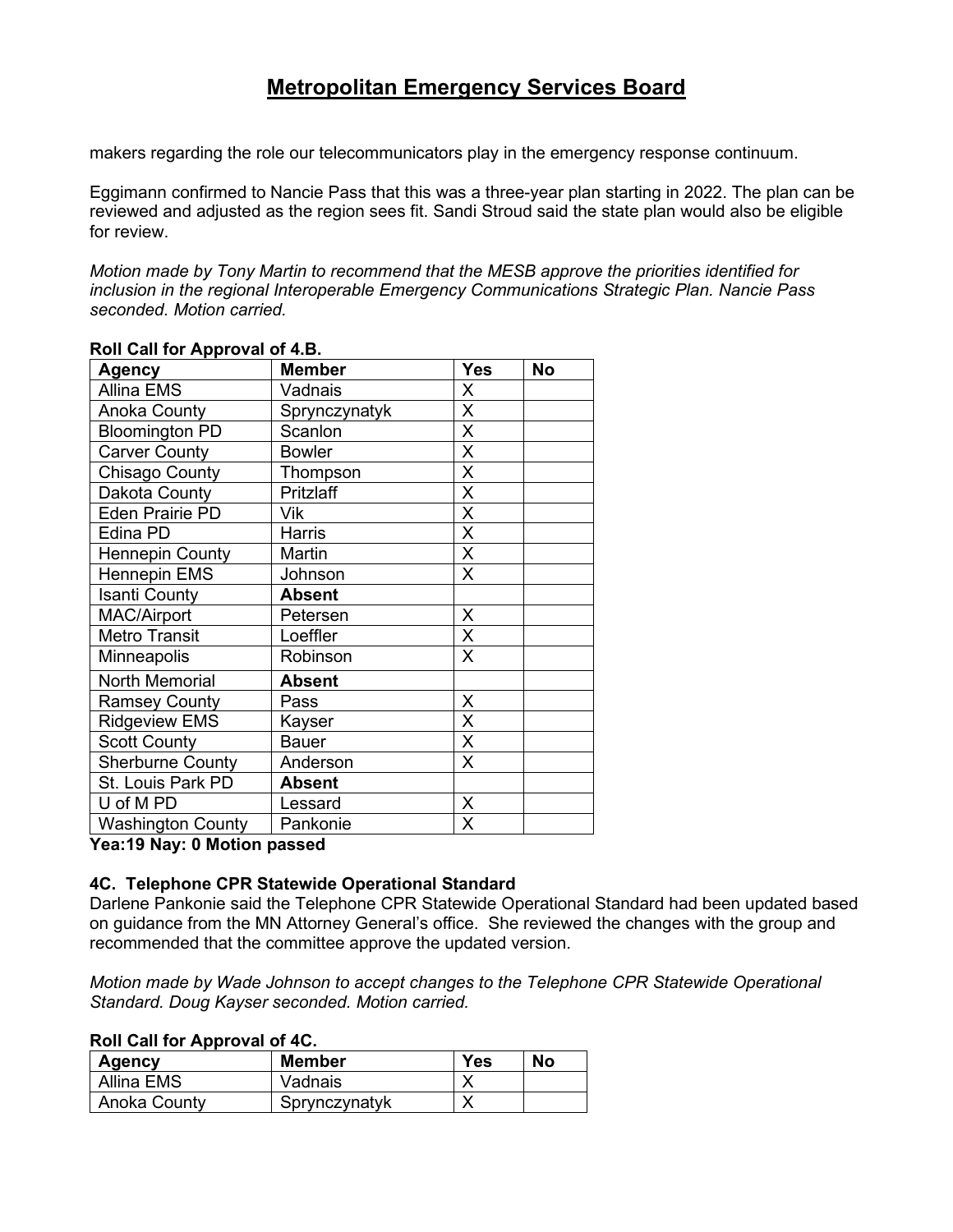| <b>Bloomington PD</b>    | Scanlon       | X |
|--------------------------|---------------|---|
| <b>Carver County</b>     | <b>Bowler</b> | X |
| Chisago County           | Thompson      | X |
| Dakota County            | Pritzlaff     | X |
| <b>Eden Prairie PD</b>   | Vik           | X |
| Edina PD                 | <b>Harris</b> | X |
| <b>Hennepin County</b>   | Martin        | X |
| Hennepin EMS             | Johnson       | X |
| <b>Isanti County</b>     | <b>Absent</b> |   |
| <b>MAC/Airport</b>       | Petersen      | X |
| <b>Metro Transit</b>     | Loeffler      | X |
| Minneapolis              | Robinson      | X |
| North Memorial           | <b>Absent</b> |   |
| <b>Ramsey County</b>     | Pass          | X |
| <b>Ridgeview EMS</b>     | Kayser        | X |
| <b>Scott County</b>      | <b>Bauer</b>  | X |
| <b>Sherburne County</b>  | Anderson      | X |
| St. Louis Park PD        | <b>Absent</b> |   |
| U of M PD                | Lessard       | X |
| <b>Washington County</b> | Pankonie      | X |

**Yea:19 Nay: 0 Motion passed**

### **5. Discussion Items**

### **5.A Regional Workload Sharing/Situational Awareness Planning WG**

Jon Rasch reported that the workgroup has made progress in forming a general recommendation on how to move forward with a regional CAD-to-CAD interoperability and situational awareness system implementation. The workgroup has had great discussions on funding, cost sharing, governance, and different ways of implementing regional workload sharing. The workgroup will have a recommendation ready for the next TOC meeting that will include a request for approval by the 9-1-1 TOC that the TOC recommend the MESB go out for an RFP to engage a consultant to assist in developing and formalizing a detailed regional CAD-to-CAD and situational awareness implementation plan.

# **5.B. Telecommunicator Resiliency Training**

Eggimann said Moetivations had reported completing the orientations for almost all the PSAPs. The Moetivations team reported they were having trouble contacting three of the regional PSAPs. Eggimann is working with Moetivations and the PSAP managers to get the last PSAPs scheduled for their orientation. The company has begun their individual agency training needs assessments. There will be three customized training options for PSAPs to choose from based on the information provided during each PSAP's training needs assessment.

Several committee members had questions related to what they could expect from Moetivations and the timing of the training. The committee asked Eggimann to work with Moetivations to set up a call to provide a project status update and to respond to any questions the PSAP managers may have after hearing the update.

# **5.C. T-CPR Training Grant Requests**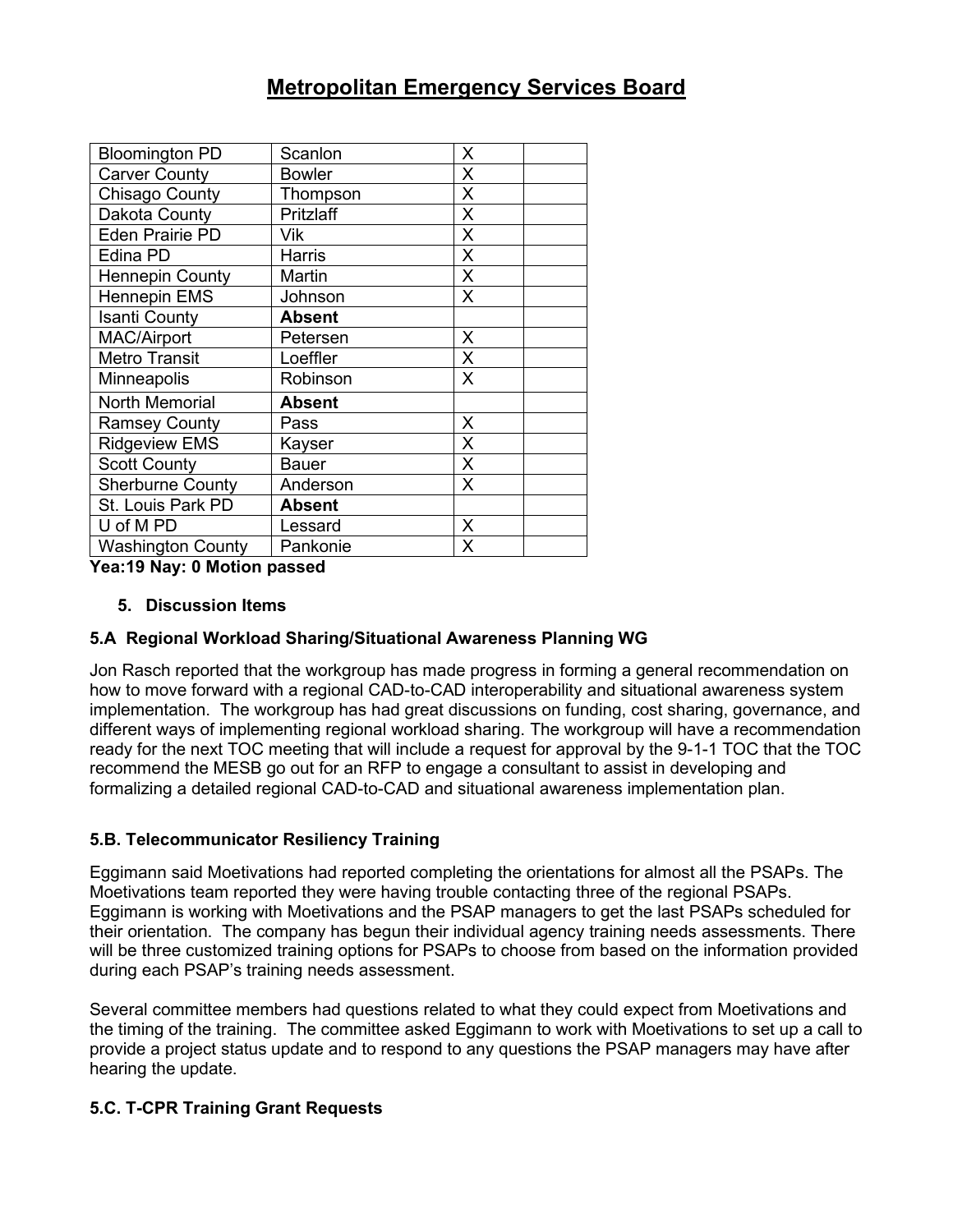Tracey Fredrick said there is only subgrant that she is aware of that has not yet been executed. All the other PSAPs should be moving forward with training at this time. Some PSAPs have already completed the training and have submitted reimbursement requests. Fredrick believes that all of the PSAPs will complete the training before the grant period ends on June 30<sup>th</sup>.

### **5.D. System Outage Notifications**

Tony Martin reported that the workgroup is finalizing definitions for some of the terms used in the document and that the final draft will be presented at the June 9-1-1 TOC meeting.

# **5.E. Mental Health Call Processing Standard**

Martin said there is a lot of movement on this project within Hennepin County. The pilot program is in progress. Last month the Minneapolis City Council presented the police reform report for review in which dispatching was mentioned. Hennepin County has partnered with the U of M. Some of the U of M professors have applied for a National Science grant. The original approval was for a natural disaster planning event grant, but alternative response to mental health crisis calls may be eligible to be considered.

Martin said there is a newly created stakeholder group that was formed by the Minnesota Police Chiefs Association in conjunction with the Sheriffs Association. Representatives from NAMI, Allina, and MN Department of Human Services were also included. Initially, there was no PSAP representation, but now Carver County will provide PSAP representation for the metro area.

Pass asked if that group was organized by DPS or the Sheriffs. Martin said it is the MN Police Chiefs Association that is taking the lead in forming this work group. Martin said it is not known if this addresses mental health or alternative responses in general, but it most likely addresses both.

Pass said St. Paul Safety Commission report should be out soon. It was comprised of a 48-member citizen panel. Ramsey County is doing a county-wide initiative. It is concerning if there were not broad conversations from all the different groups. Pass will reach out to the Police Chiefs Association for clarification.

Martin said the Police Chiefs are represented from all 10 counties. Martin will email any information that he has to the 9-1-1 TOC. The next meeting is May 26.

Cheryle Pritzlaff said the Dakota County Sheriff wants a Public Health and/or EMS response on all mental health calls unless there is a weapon, some other danger, or a crime committed. There is a meeting on mental health crisis call responses tomorrow. Pritzlaff believes the Sheriff's proposal is also the direction the Police Chiefs want to work toward.

### **5.F. Legislation Update**

Jill Rohret said legislature adjourned without approving a state budget. Budget targets have been agreed upon, but spending details are still in flux. June 14 is the proposed date for the special session to convene. The Association of MN Counties' bill to keep the 9-1-1 fee at .95 was included in the house version of the public safety bill but was not in the senate version. The MESB bill to redefine in statute the definition of the metro region counties from seven to the current ten was also included in the house bill.

Rohret said the SECB work group is looking at updating amendments to Chapter 403 to be introduced in the 2022 legislative session.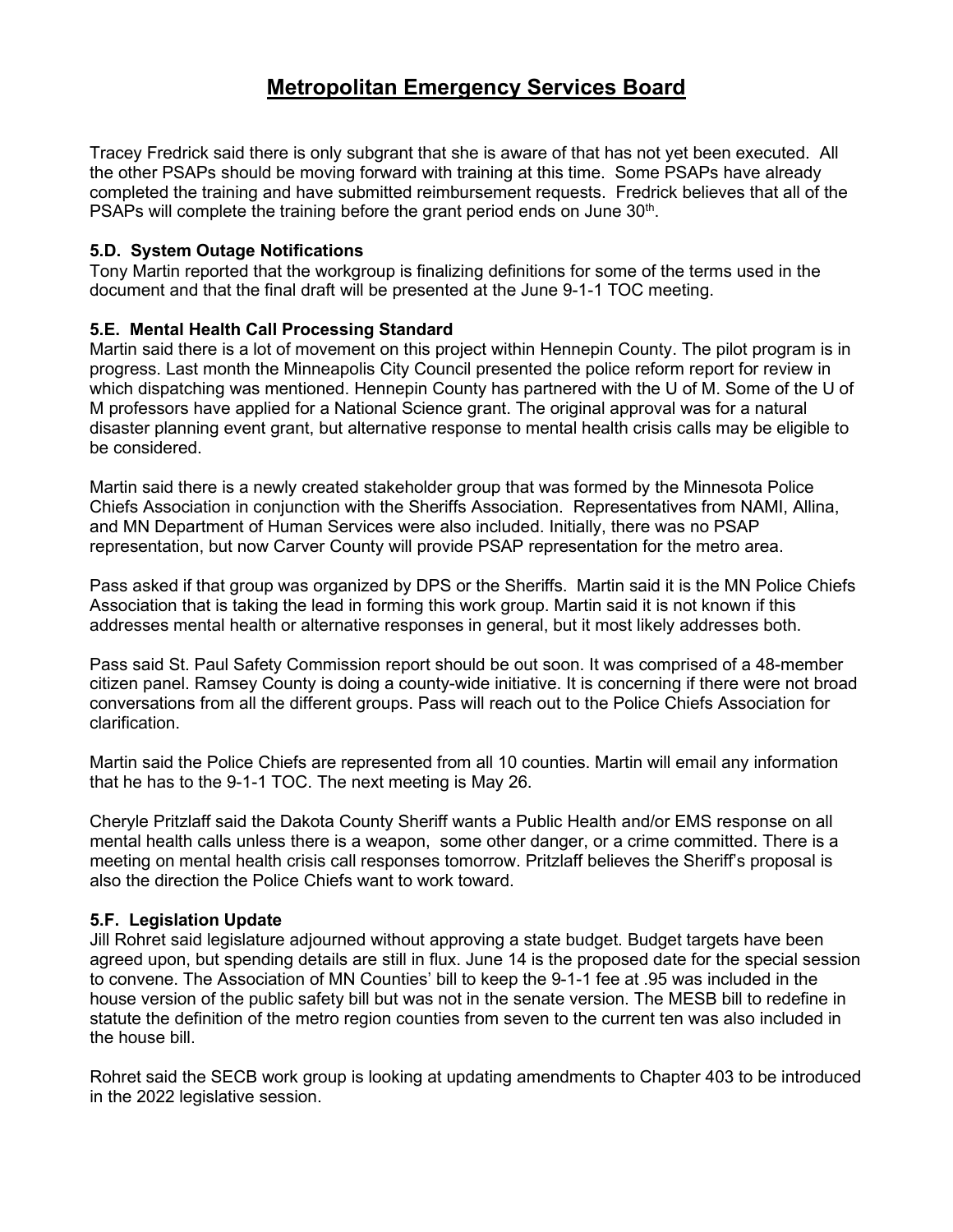Pankonie said in addition to the amendments to 403, also included in the Public Safety Omnibus bill is the proposed pension bill to form a work group to review the telecommunicator pension program that would more closely align telecommunicator retirement rules and benefits with other law enforcement, fire, and EMS responders.

### **5.G. T-Mobile Location-Based Routing**

Marcia Broman reported that last December T-Mobile announced they were going to launch a location-based routing (LBR) solution. The LBR goal was to connect more wireless 9-1-1 calls directly to the appropriate PSAP, reducing the number of 9-1-1 calls that need to be transferred between PSAPs. LBR uses the location of the caller's device and then routes 9-1-1 calls from that device to the PSAP that serves the caller's location. A metro area pilot involving four metro PSAPs and the MN State Patrol is scheduled to begin on June 1, 2021.

### **5.H. PSAP ESInet Connection Design and Funding**

Pankonie told the committee members that she had asked that this item be put on the TOC agenda. In the legacy E9-1-1 system, the metro area PSAPs have had two diverse connections to the 9-1-1 system. The monthly recurring costs associated with those connections have been paid for with funds from the 9-1-1 surcharge. As PSAPs and the 9-1-1 system continue to transition to a standardcompliant NG9-1-1 ESInet design, the two-connection limitation should no longer be the standard for 9-1-1 surcharge funding allocation. The NG9-1-1 design will involve more than two connections and will also need to support ESInet connectivity to geo-diverse locations that have become part of some PSAP's 9-1-1 answering application implementation designs in support of increased ESInet connectivity reliability. This increased reliability may be needed to support cloud-based missioncritical public safety applications as part of a PSAP COOP or sharing applications between multiple PSAPs. Pankonie wants a discussion within the SECB to reach consensus on emergency communications funding guidelines that take the transition to NG9-1-1 compliant designs into consideration.

# **5.I. Event and Exercise Communications Planning Standard Feedback**

(No Update)

# **6. Reports**

# **6.A. PSAP Operations Round Table Workgroup**

(No Update)

# **6.B. SECB NG9-1-1 Committee Report**

Pankonie said she believed all the agenda items discussed by the NG9-1-1 Committee have already been discussed today on the TOC agenda and asked it any committee members had specific questions on something. There were no questions.

Pankonie reported that the MN Sheriff's Association has a PSAP Sub-Committee that has been meeting on a regular basis and requested that a new agenda item be created for a report from this sub-committee to the TOC committee.

# **6.C. 9-1-1 Network Report (written report in the packet)**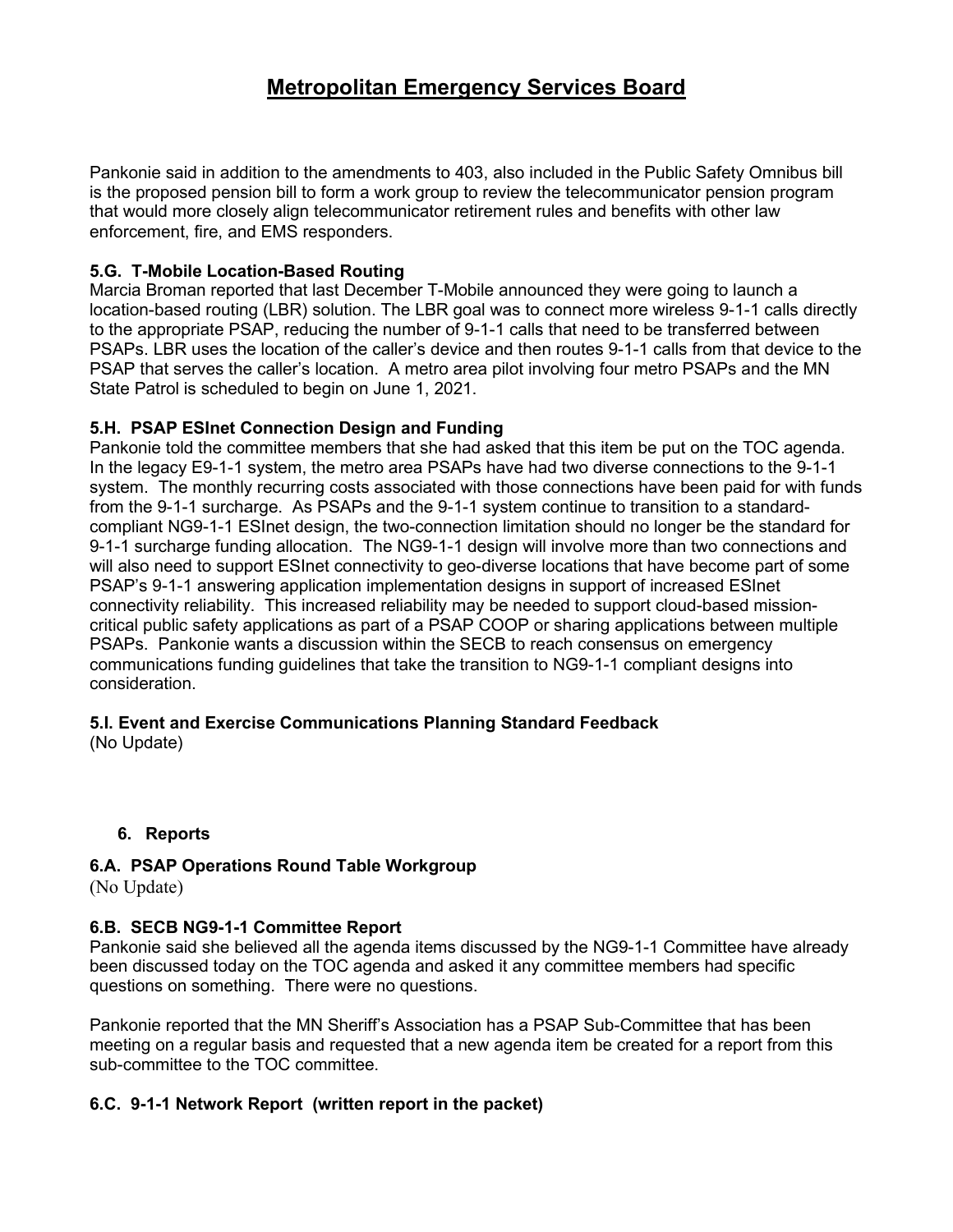Eggimann said he did not have anything that was not already covered in the written network report.

#### **6.D. 9-1-1 Data Report (written report in the packet)**

Broman highlighted that ongoing work to transition to a GIS-derived MSAG is currently underway in Carver and the Hennepin Co. Sheriff PSAP service areas. When that work is complete, they will become the 11<sup>th</sup> and 12<sup>th</sup> metro PSAP service areas to make the transition.

Broman also noted that the SECB NG9-1-1 Committee's GIS Workgroup has completed their report and recommendations on a statewide GIS data project. The report will be presented to the SECB at the board meeting later this month. Broman said she would share that report with the committee.

#### **7. Announcements**

**Adjourn at 11:49**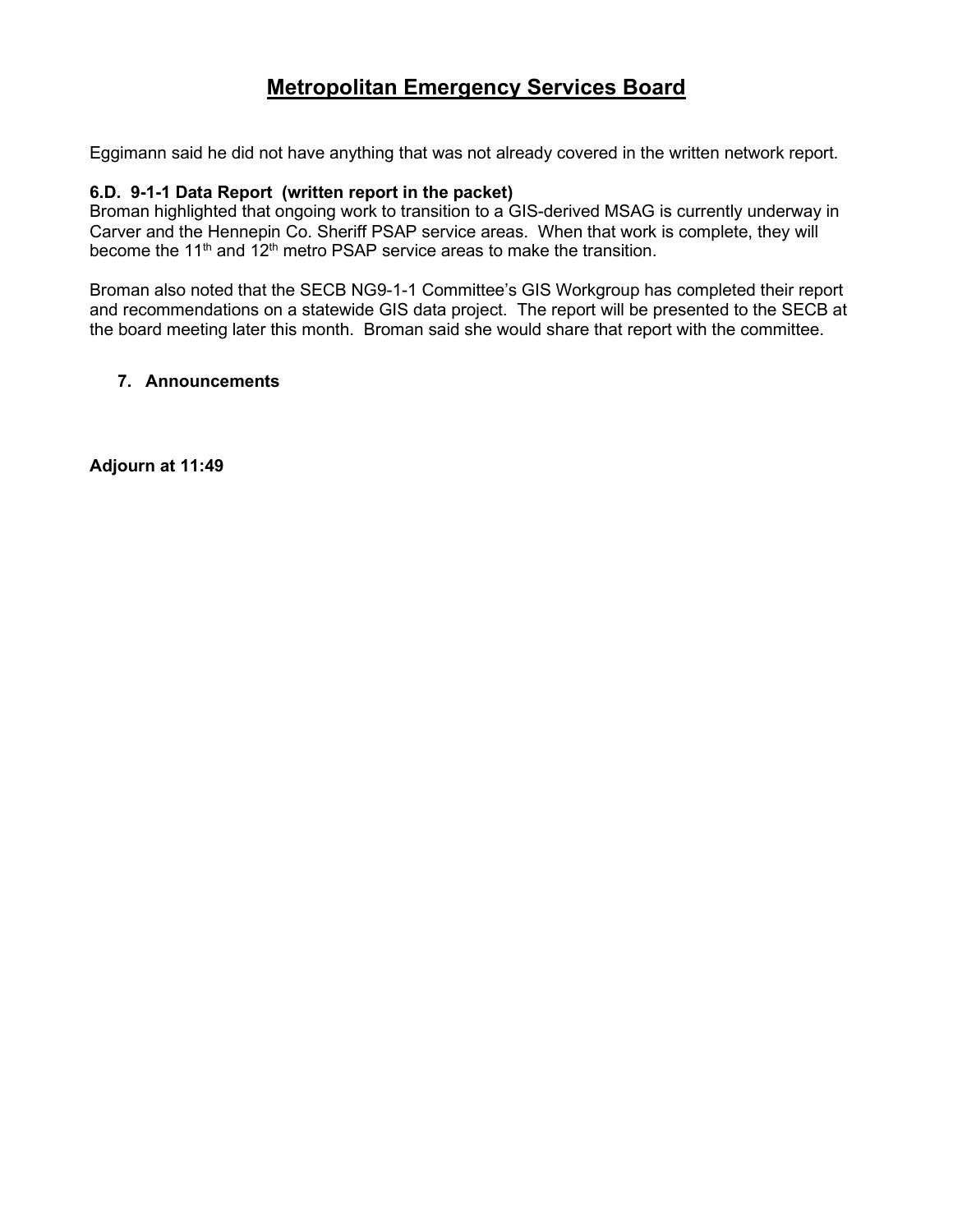

# **METROPOLITAN EMERGENCY SERVICES BOARD**

**Meeting Date: June 17, 2021 Agenda Item: 4.A 9-1-1 Crisis Communications Plan Presenter: Eggimann**

### **RECOMMENDATION**

The workgroup appointed by the 9-1-1 TOC to work on developing an updated communications plan and the MESB staff recommend that the committee review and accept the draft 9-1-1 Crisis Communication Plan (CCP) for implementation by the metro area PSAPs.

# **BACKGROUND**

A communications plan to notify PSAPs in the event of a major 9-1-1 system outage or disruption was developed by the MESB twenty years ago that utilizes the criminal justice data system messaging platform. That plan is no longer adequate to meet the PSAP notification needs and does not address the automated notifications now being sent to PSAPs by the 9-1-1 service provider and the originating telecommunications service providers. The recognition that a new plan was needed was the basis for the committee to appoint a workgroup tasked with developing a new comprehensive communications plan.

The draft CCP being submitted by the workgroup and staff includes recommendations for onduty telecommunicators if they become aware or are notified of a potential 9-1-1 system disruption or outage. The plan also includes methods and procedures for notifying the 9-1-1 service provider and the other metro PSAPs if a 9-1-1 system disruption is verified by one of the metro PSAP telecommunicators. The plan utilizes a combination of radio, telephone, reverse 9- 1-1 notification services, social media, and the use of public information officials (PIO) throughout the life cycle of a 9-1-1 system event to keep responders, other PSAPs, and the general public informed.

# **ISSUES & CONCERNS**

(none identified)

# **FINANCIAL IMPACT**

(none identified)

MOTION BY: SECONDED BY: MOTION:

PASS/FAIL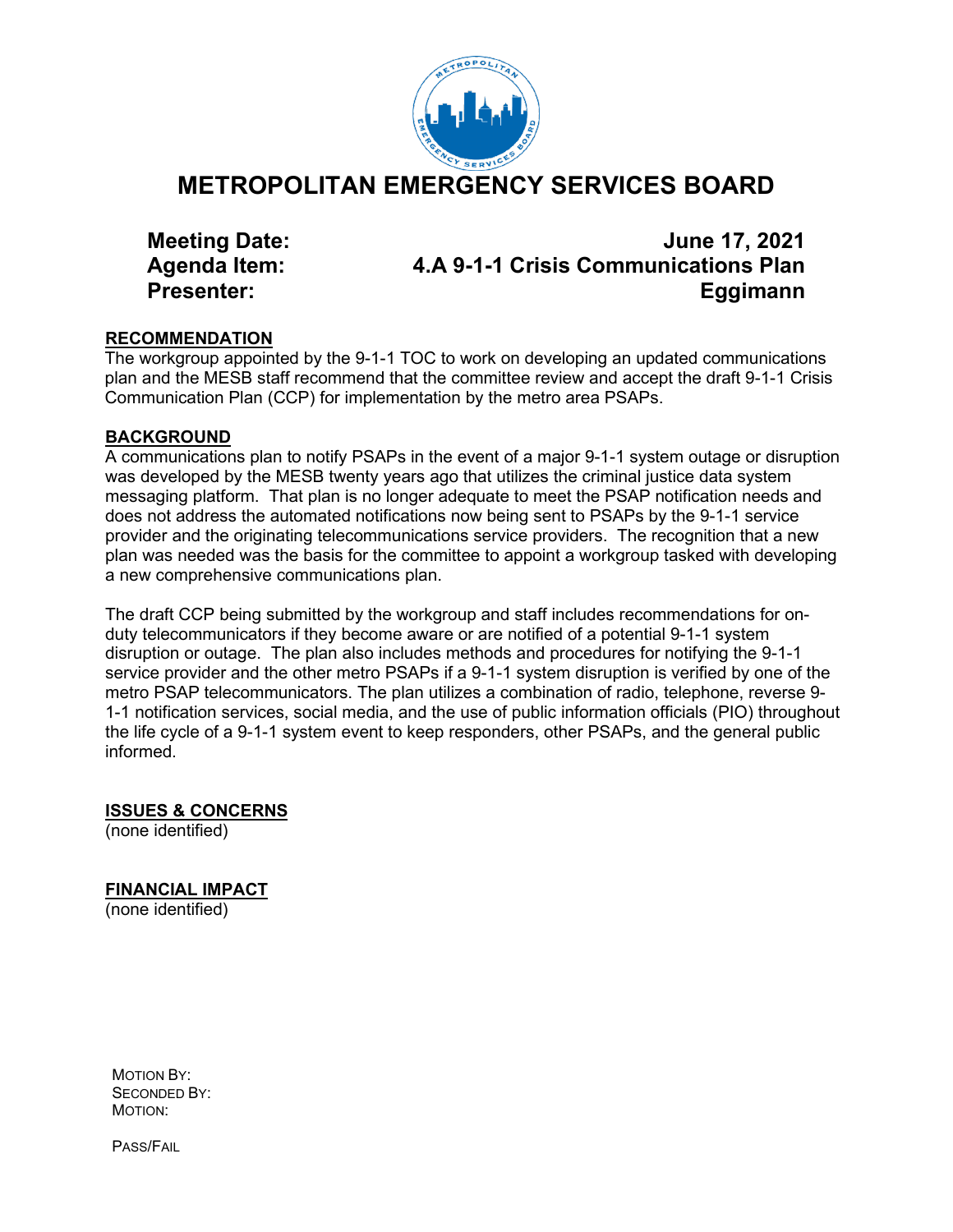

# **Metropolitan Emergency Services Board 9-1-1 CRISIS COMMUNICATION PLAN**

**Final Draft Revised: 6/07/2021**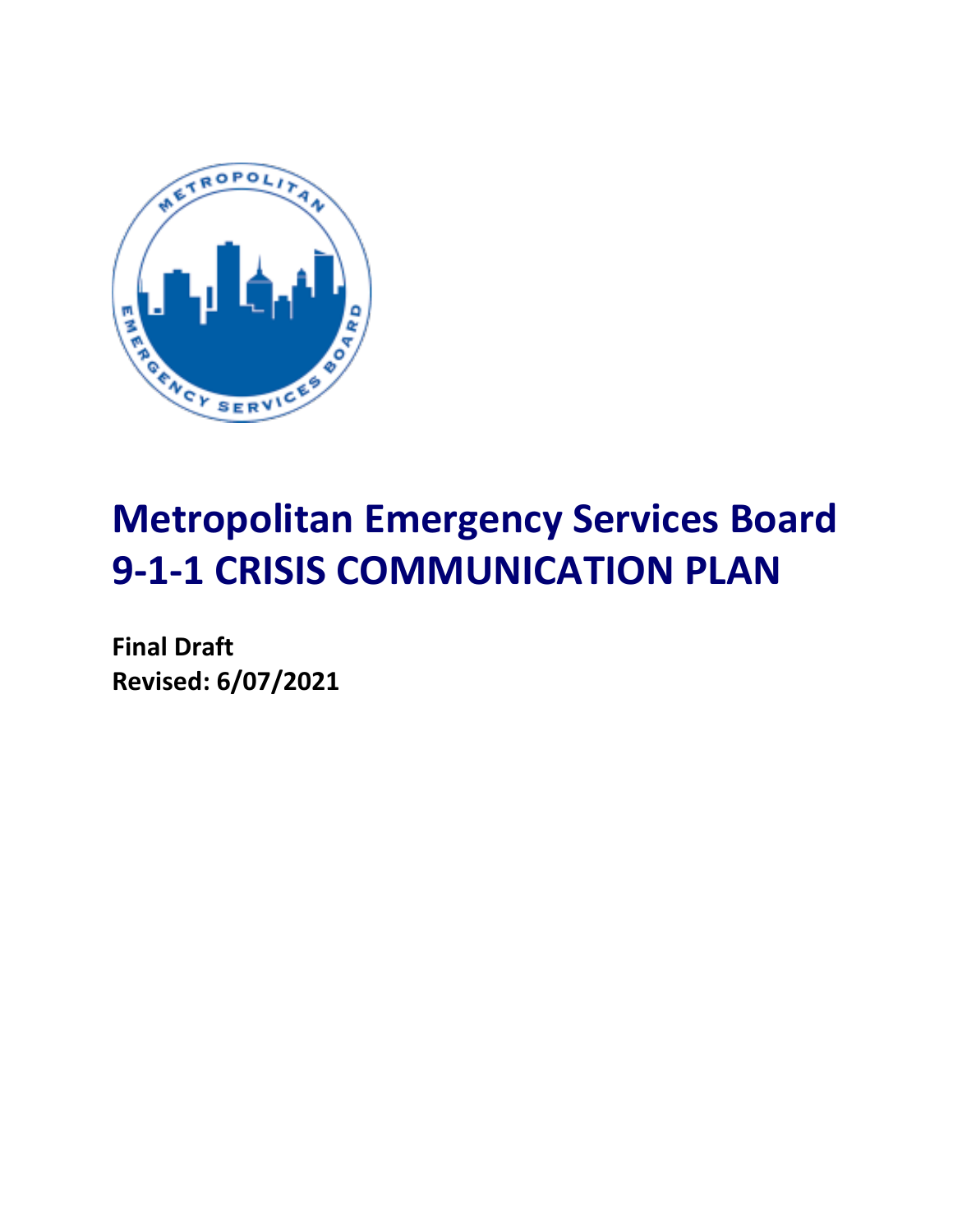# **Table of Contents**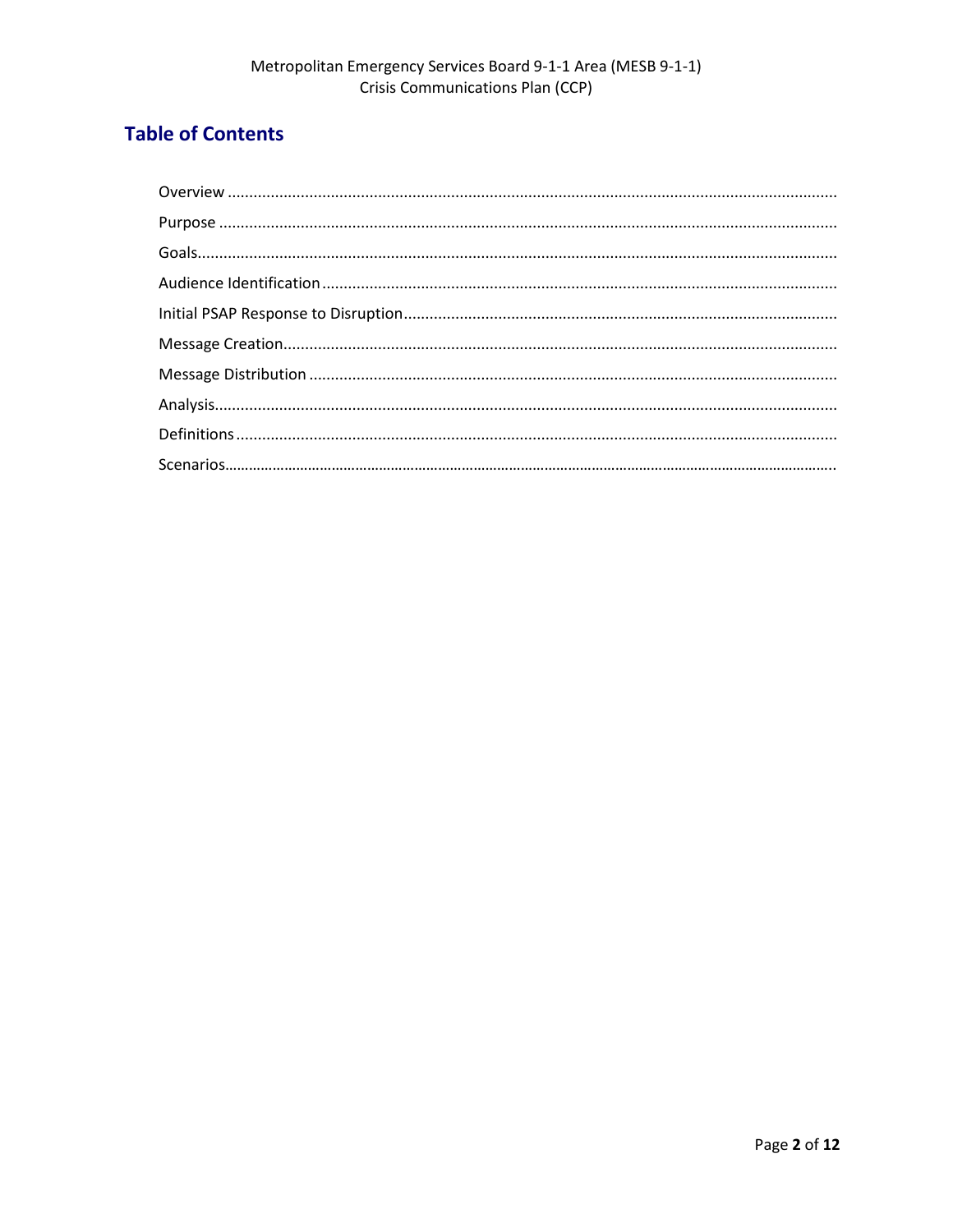# **1. Overview**

The goal of MESB 9-1-1 Crisis Communication Plan (CCP) is to inform all necessary participants, both internal and external, of the area's communications-related actions during a crisis, 9-1-1 disruption or outage. Because it is impossible to identify all variables, this plan is a living document. Flexibility is necessary when reacting to a crisis, and therefore this plan was written as guidance and not as a strict process.

The CCP has six main components:

- Audience identification
- Roles and responsibilities
- Scope of disruption, severity, geographic area
- Message Creation
	- o Message characteristics
	- o Types of messaging: external and internal
	- o Monitoring
	- o Sample messages
- Message distribution
	- o External distribution
	- o Internal distribution
- Analysis
	- o Measuring success
	- o Applying lessons learned
- Attachments

# **2. Purpose**

The purpose of the CCP is to provide a framework for releasing consistent, accurate, and appropriate messaging during a crisis to affected audiences.

# **3. Goals**

- Identify internal and external audiences affected by a crisis
- Identify staff roles and responsibilities during a crisis
- Identify official messaging that addresses the needs of affected audiences without releasing confidential information
- Identify and use distribution tools for sharing messaging as quickly as possible
- Update audiences regularly with new developments
- Address misinformation in a timely manner to avoid the spread of rumors
- Measure effectiveness of messaging and distribution tools after the crisis is over
- Identify and apply lessons learned to the CCP for future use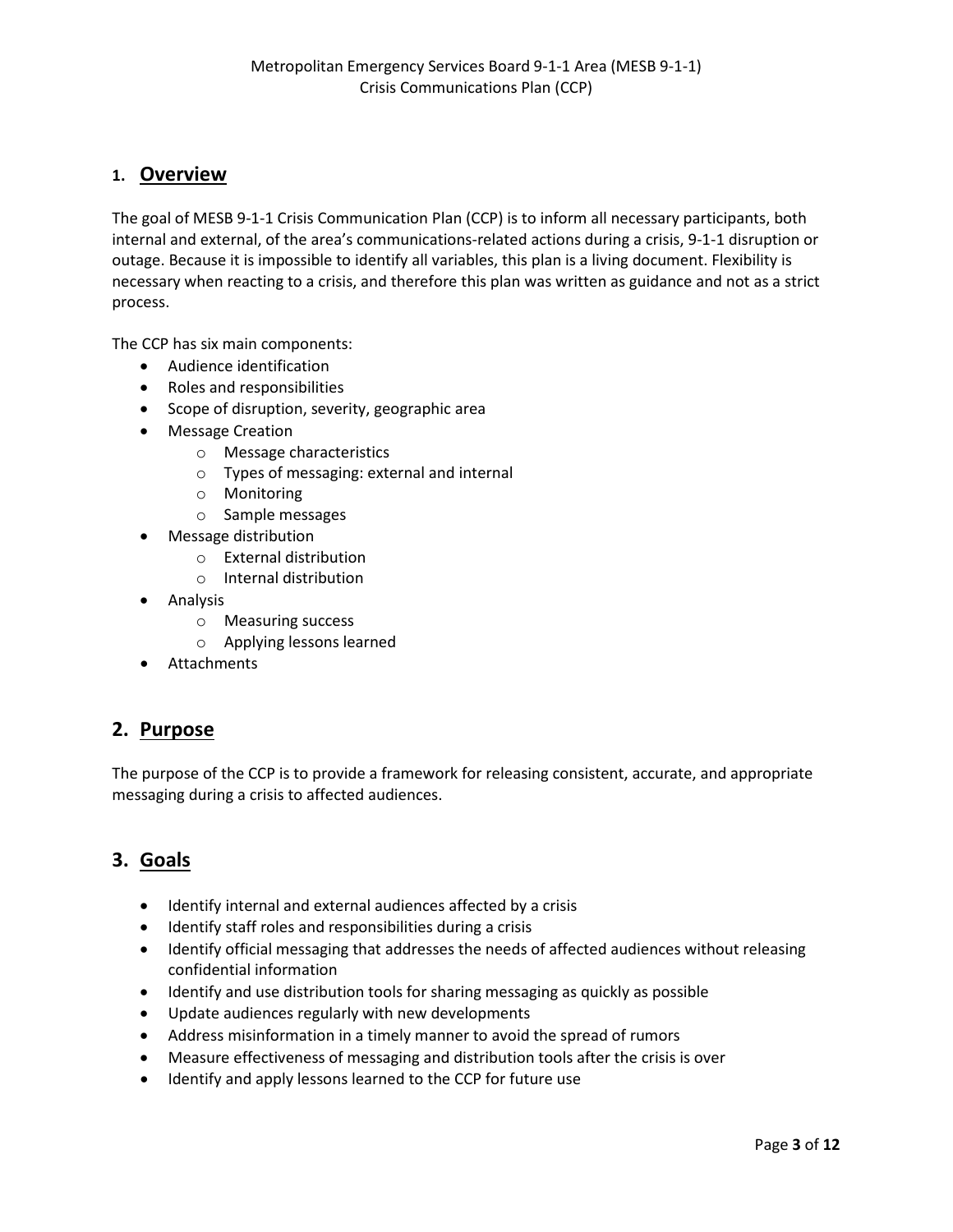# **4. Audience Identification**

#### **Internal**

- MESB Public Safety Answering Points (PSAPs)
	- Allina Emergency Medical Services PSAP
	- Anoka County PSAP
	- Bloomington PSAP
	- Carver County PSAP
	- Chisago County PSAP
	- Dakota County PSAP
	- Eden Prairie PSAP
	- Edina PSAP
	- Ft. Snelling PSAP
	- Hennepin County PSAP
	- Hennepin Emergency Medical Services PSAP
	- Isanti County PSAP
	- M Health Fairview Emergency Medical Services PSAP
	- Metro Transit PSAP
	- Minneapolis PSAP
	- Minnesota State Patrol PSAP
	- North Memorial Emergency Medical Services PSAP
	- Ramsey County PSAP
	- Ridgeview Emergency Medical Services PSAP
	- Scott County PSAP
	- Sherburne County PSAP
	- St Louis Park PSAP
	- University of MN PSAP
	- Washington County PSAP
- MESB Public Safety Answering Points (PSAPs) Staff (Director, Managers, Supervisors, Technical Staff, Other Identified Staff)
- MESB staff members (Executive Director, Director of 9-1-1 Services, EMS Coordinator, Radio Services Coordinator)
- Partnered Police, Fire & City Departments of Partner PSAPs, Public Information Officers (PIO's)

#### **External**

- Residents/Visitors of Anoka, Carver, Chisago, Dakota, Hennepin, Isanti, Ramsey, Scott, Sherburne, and Washington Counties
- Media members
- Partners (local, state, and federal officials) outside of the MESB 9-1-1 region
- Neighboring 9-1-1 entities

Not all MESB 9-1-1 audiences will be affected in every scenario. In addition, it is possible that an audience may exist that is not currently identified in this plan.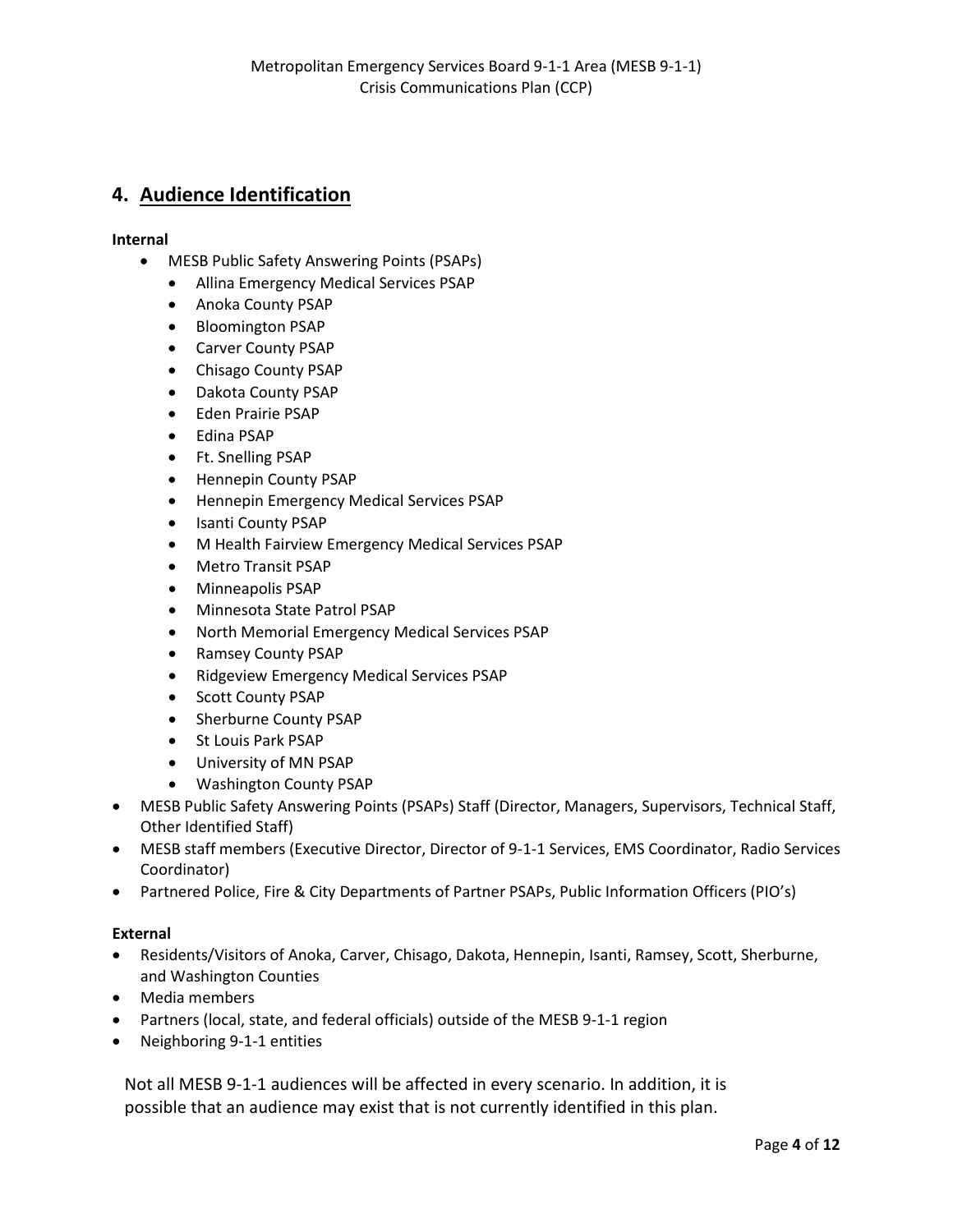The plan will be amended as audiences are identified.

# **5. Initial PSAP Response to Disruption**

Discovery of a 9-1-1 service disruption at a PSAP can be via an automated email notification, information that a 9-1-1 call(s) did not go through, misrouted 9-1-1 calls, or some other source.

- Upon discovery of a potential service disruption/outage, PSAP staff will test landline and cellular 9-1-1 lines to ensure they route properly and are received in the PSAP.
	- o **\*\*\*It is recommended that PSAPs test with multiple carriers when possible.**
- If test calls result in 9-1-1 misroute or call failure, PSAP staff will check with a surrounding PSAP to see if they are experiencing any disruptions or outages. (The PSAP contacted will confirm whether they have received any indication of a known issue and test their lines.)
	- o If there are no service issues discovered with the surrounding PSAP, the initiating PSAP will continue with internal notification procedures and work with the 9-1-1 service provider's 24x7 support (e.g. 9-1-1 Repair) to identify and resolve the issue.
- If both PSAPs are experiencing a service disruption/outage, one of the PSAPs involved will check for regional issues via METCOM. Advise Metro PSAPs on METCOM of the 9-1-1 service disruption/outage and ask that they check and report status on METAC8 (or next available). If not already identified, have one PSAP be the primary contact.
- If any of the PSAPs experiencing a disruption/outage have not been informed of the outage by the 9-1-1 service provider; the PSAP with an existing service ticket entered should update 9-1-1 support with other agencies involved when possible.
- The Lumen (CenturyLink) regional/statewide conference bridge will be opened for current, upto-date information.
	- o All PSAPs in the region will be invited to the conference bridge. Intended audience:
		- **Primary 9-1-1 PSAP Contacts**
		- On-duty PSAP staff/supervisors
		- **PSAP Technical Staff**
		- **ECN** and MESB staff will be added to the conference bridge
- Internal PSAP Notification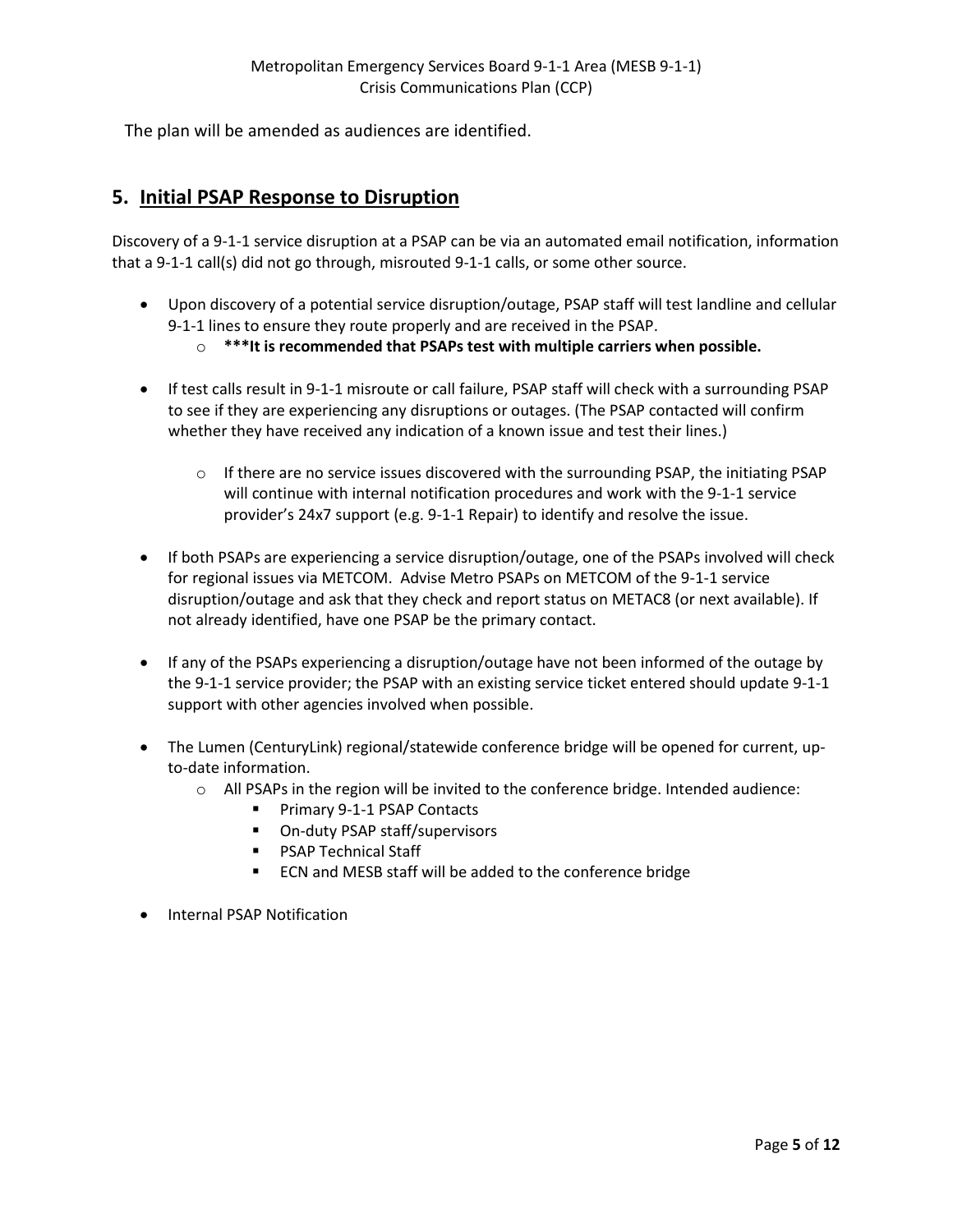# **6. Message Creation**

MESB PSAP messaging must meet the following standards:

- Accurate
	- o Accurate as possible based on available information
- Timely
	- o Updated regularly to reflect new information
	- $\circ$  It is suggested that PSAP's provide an update at least every hour, unless new, pertinent information is available before the time of the next update.
- Clear
	- o Easy to understand, avoiding the use of jargon or industry acronyms.

Recommended order for message delivery platforms:

- Press Release
- Social Media (Twitter, Facebook, etc.)
- IPAWS
- Reverse 9-1-1/Notification Use for landlines or prebuilt targeted groups (care facilities, apartments, assisted living, etc.). IPAWS notification will be sent to cellular telephones.

#### **Message Templates**

#### **Press Release (Initial)**

9-1-1 Disruption in (your area)

9-1-1 service may be temporarily disrupted in (your area) If you are in (your area) and are unable to reach police, fire or medical responders, please call: (XXX) XXX-XXXX (Your 24/7 10-digit Number)

We are working with our 9-1-1 providers to get the service restored quickly. Once 9-1-1 service is restored, the press release will be updated.

If you have an emergency outside of (your area), your call will be transferred to the appropriate Emergency Center.

(Optional) For further information about what to do if there is a disruption, you can visit (website)

#### **Press Release (Restoral)**

9-1-1 service has been restored in (your area).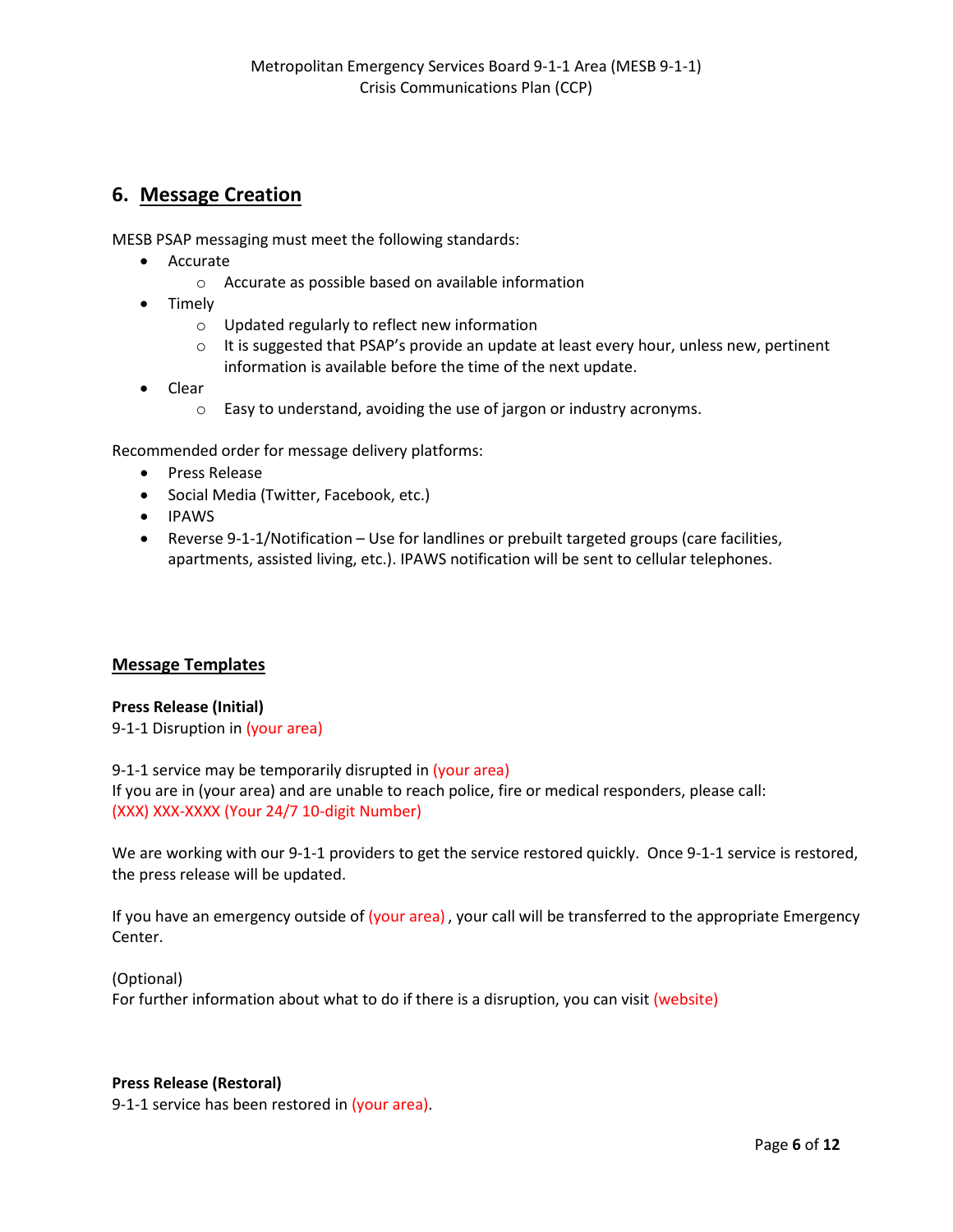#### **Twitter (Initial)**

9-1-1 service has been temporarily disrupted in (your area). If you have an emergency, please call (XXX) XXX-XXXX (Your 24/7 10-digit Number).

#### **Twitter (Restoral)**

9-1-1 service has been restored in (your area).

#### **IPAWS/WEA Message (Initial)**

It is recommended that PSAPs wait 30 minutes before an IPAWS message is sent, unless there is confirmed information that:

- The disruption duration is not known, or restoral is not timely
- Unable to route calls to alternate PSAP
- Consider the time of day when sending IPAWS (recommended not overnight, unless needed)

#### **IPAWS Categories**

- Message Status: Actual
- Source/Sender: (Your Agency)
- Scope: Public
- Message Category: Safety
- Event Name: Civil Emergency Message
- WEA Handling: Imminent Threat
- Urgency: Immediate
- Severity: Extreme/Severe
- Certainty: Observed
- Sample 90, and 360 Character Messages

90 Character: [SOURCE]: POTENTIAL 9-1-1 DISRUPTION IN AREA. CALL [ALTERNATE PHONE NUMBER] IF UNABLE TO REACH 9-1-1.

RAMSEY CO: POTENTIAL 9-1-1 DISRUPTION IN AREA. CALL 651-767-0640 IF UNABLE TO REACH 9-1-1.

360 Character: [SOURCE]: POTENTIAL 9-1-1 DISRUPTION IN AREA. CALL [ALTERNATE PHONE NUMBER] IF UNABLE TO REACH 9-1-1. SEE [INSERT WEB URL] FOR MORE INFORMATION. PLEASE DO NOT ATTEMPT TEST CALLS.

RAMSEY CO: POTENTIAL 9-1-1 DISRUPTION IN AREA. CALL 651-767-0640 IF UNABLE TO REACH 9-1-1. SEE http://www.ramseycounty.us/9-1-1 FOR MORE INFORMATION. PLEASE DO NOT ATTEMPT TEST CALLS.

# **7. Restoral Information**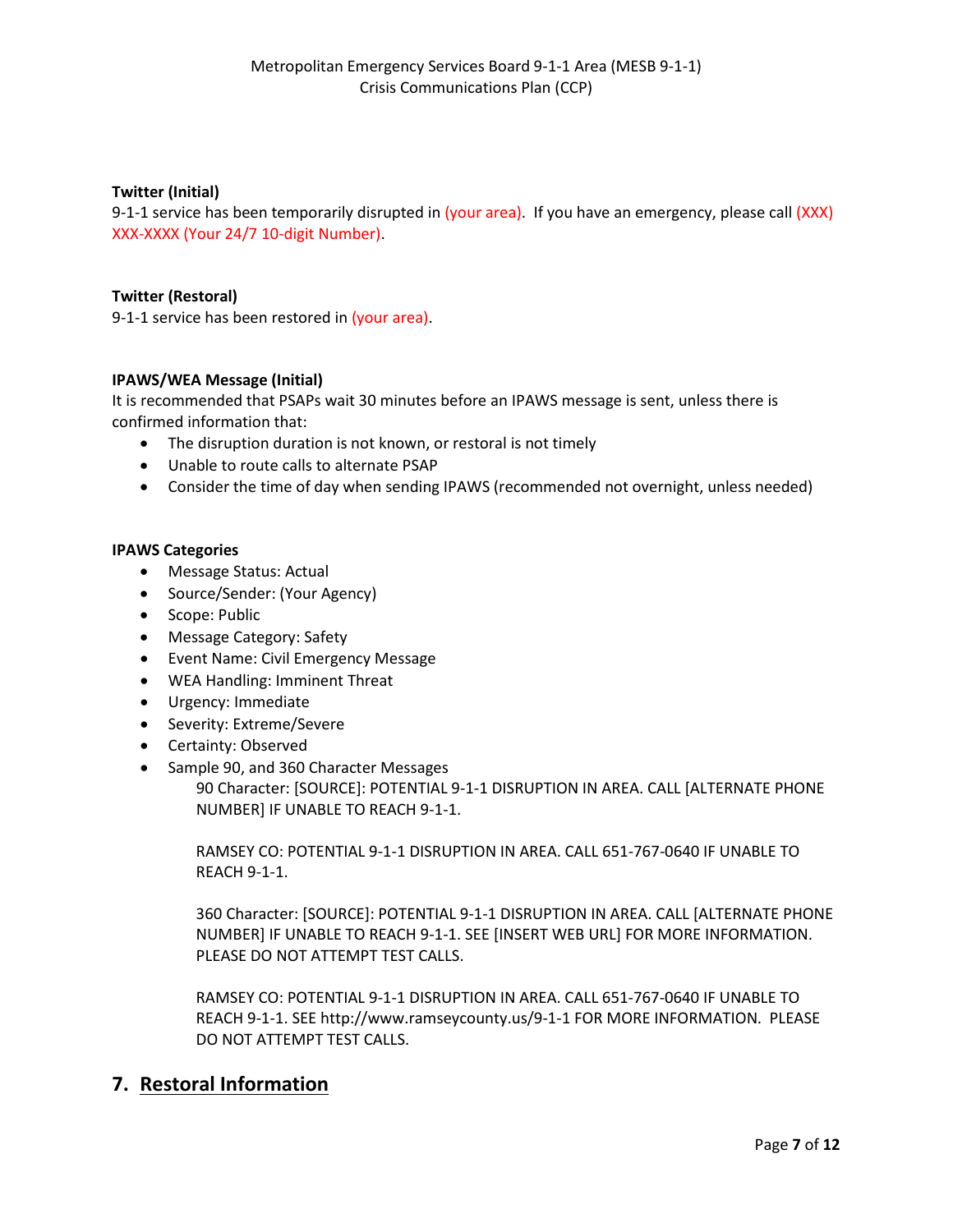- Once word is received that 9-1-1 service is operational, PSAP staff will test landline and cellular 9-1-1 lines to ensure they route properly and are received in the PSAP.
- PSAP staff will check with a neighboring PSAP to see if they are back up and operational.
- If both PSAPs are operational, one of the PSAPs involved will advise Metro PSAPs on METCOM that they appear to be back up and operational.
- If any of the PSAPs are still experiencing a disruption/outage; the PSAPs with an existing service ticket entered should update 9-1-1 support with impacted agencies that they are still experiencing the outage.
- Those agencies that are back operational should then send a follow up/update on social media sites and/or WEA indicating that 9-1-1 is now operational.

#### ACKNOWLEDGEMENTS

The Metropolitan Emergency Services Board (MESB) 9-1-1 Technical Operations Committee developed this document.

9-1-1 PSAP TOC Approval Date:

MESB recognizes the following industry experts and their employers for their contributions to the development of this document.

| <b>Members</b>                                    | Employer                                      |
|---------------------------------------------------|-----------------------------------------------|
| Tony Martin, Emergency Communications Director    | Hennepin County Sheriff's Office              |
| Heidi Hieserich, Emergency Communications Manager | <b>Metropolitan Airports Commission</b>       |
| Jon Rasch, Emergency Communications Manager       | <b>Ramsey County Emergency Communications</b> |
| <b>Cheryl Pritzlaff, Operations Director</b>      | <b>Dakota County Communications</b>           |
| Val Sprynczynatyk, Director                       | Anoka County Emergency Communications         |
| Pete Eggimann, Director of 9-1-1 Services         | Metropolitan Emergency Services Board         |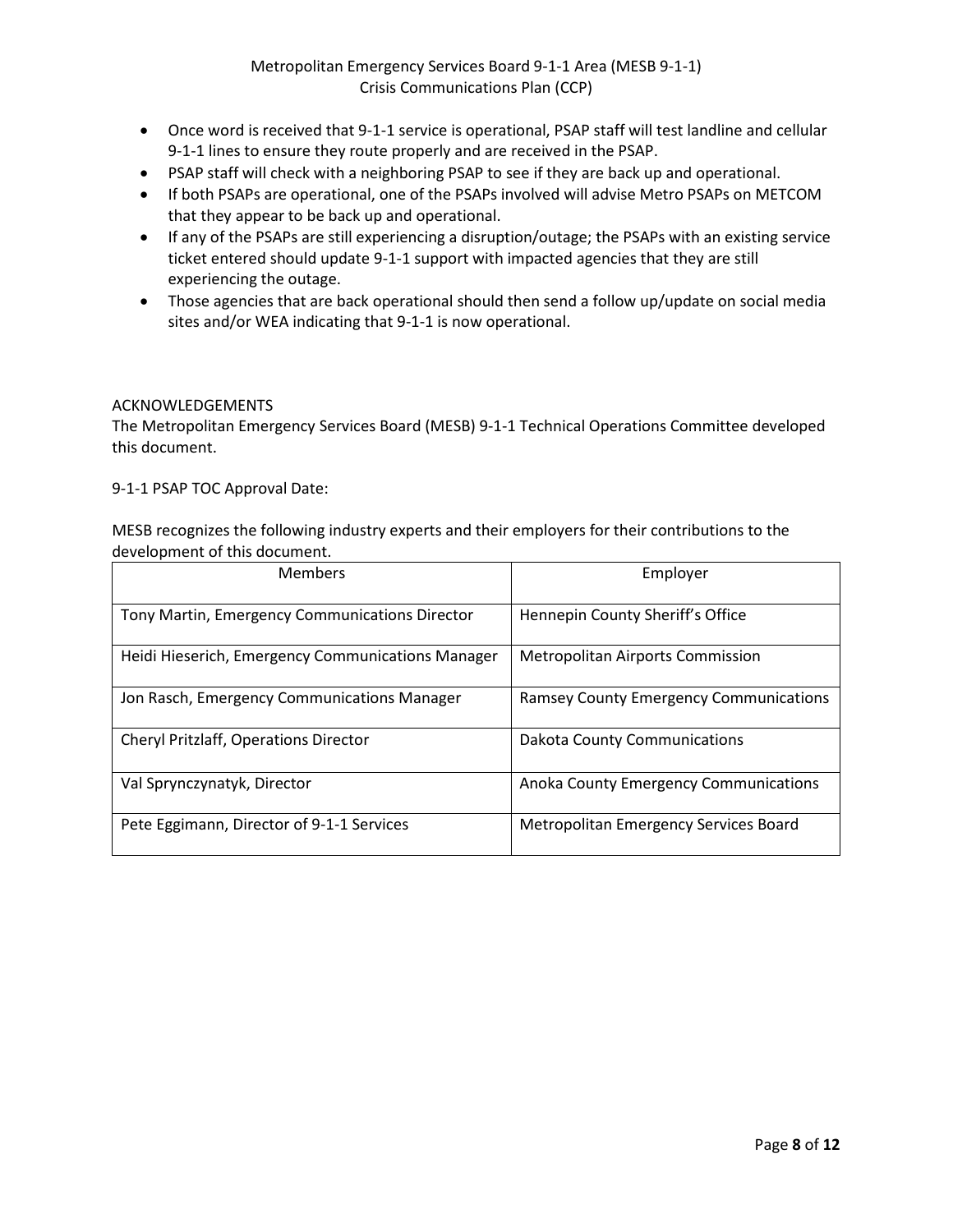#### **Appendix A**

Definitions

- Disruption
	- o Anytime one or more telecommunications service providers are experiencing partial 9- 1-1 call delivery issues to the 9-1-1 system effecting some calls but not all calls, problems delivering 9-1-1 calls to some of the PSAPs but some PSAPs are receiving 9-1- 1 calls normally, or some calls/texts are getting delivered normally, but not all 9-1-1 calls.
- Outage
	- $\circ$  This term is used when it has been confirmed that the 9-1-1 service provider cannot deliver any 9-1-1 calls or texts to PSAPs. This could also be when the major wireless carrier 9-1-1 mobile positioning center (MPC) service providers (e.g. Intrado, Comtech) cannot deliver 9-1-1 calls into the 9-1-1 system with caller location, causing complete wireless 9-1-1 call delivery failure, default route 9-1-1 calls, or misrouted 9-1-1 calls.
- Specific Telecommunications Service Provider Disruption or Outage
	- $\circ$  When specific telecommunications service providers are having 9-1-1 call delivery issues, but other service provider 9-1-1 calls are being delivered normally.
	- o Examples:
		- AT&T
		- **Sprint**
		- T-Mobile
		- **verizon**
		- **E** CenturyLink (Qwest or Lumen)
		- Comcast/Xfinity
		- **Divoy**
		- **•** Vonage
		- **F** For a full list, please see the MESB PSAP Manual
- TCC
	- o The metro area 9-1-1 system uses Intrado's Text Control Center (TCC)
- MPC
	- $\circ$  The wireless carrier Mobile Positioning Center contains the 9-1-1 call routing information for each cell site sector
	- o Which carriers are with which MPC 9-1-1 service providers?
		- **Verizon uses Comtech**
		- T-Mobile manages their own MPC, but uses Comtech for delivery of 9-1-1 calls into the 9-1-1 system
		- AT&T uses Intrado

For a full list of additional definitions, please see NENA's website for definitions. <https://www.nena.org/general/custom.asp?page=Glossary>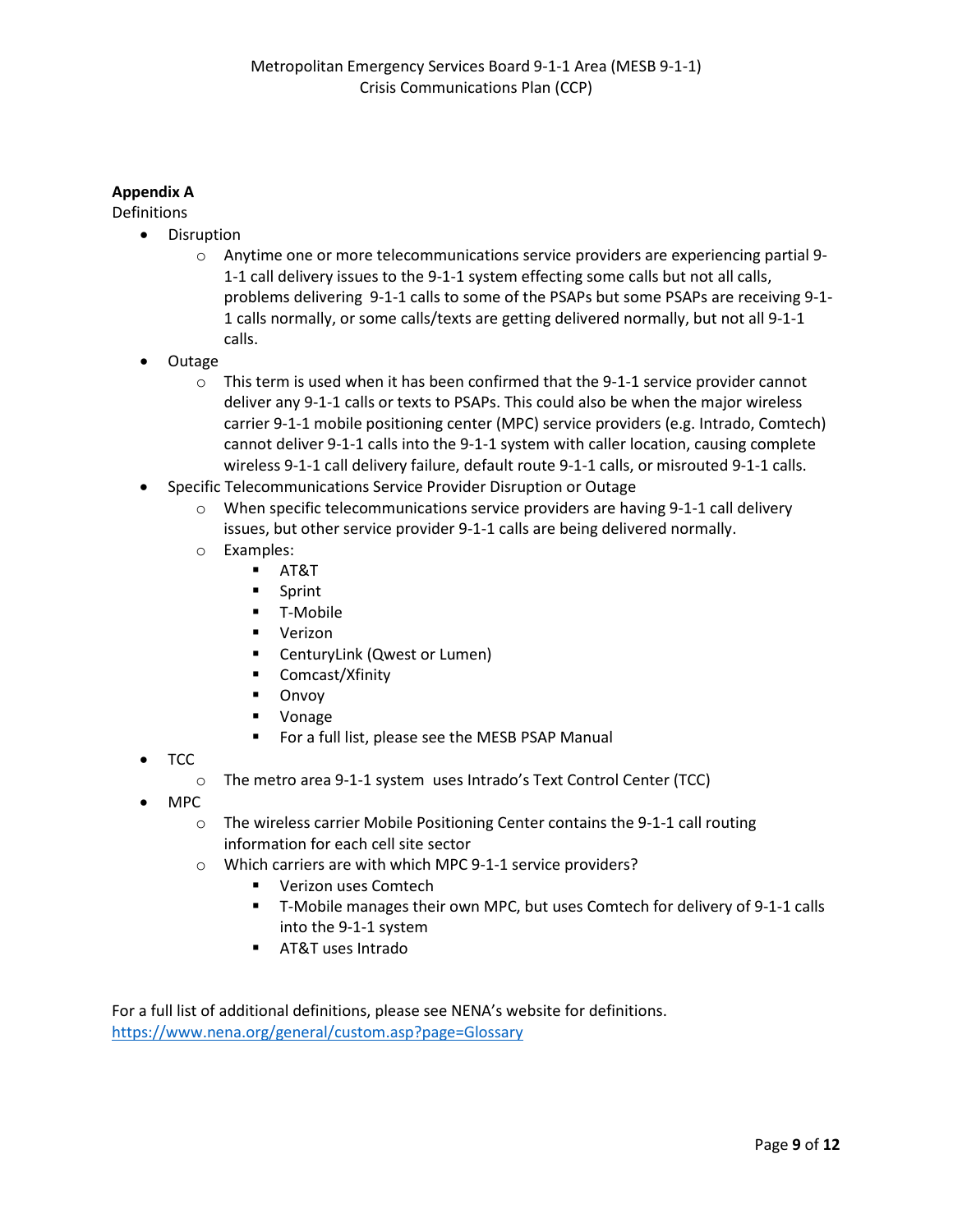**Appendix B**

**Scenarios** 

Scenario Example #1

It is 9:30 PM on a Tuesday night and the Bloomington PSAP receives a non-emergency call from someone advising their 9-1-1 call did not go through. On-duty Staff make test calls from both landline and wireless phones, and both fail. (Verizon and T-Mobile were tested.)

Bloomington calls the Airport to see if they are having issues with their 9-1-1 lines. Airport tests their lines and reports similar 9-1-1 test call failure.

Bloomington calls 9-1-1 Repair while Airport volunteers to hail Metro PSAPs on METCOM to check on the scope of the disruption.

Several PSAPs in the region report similar issues. Bloomington advises 9-1-1 Repair that most PSAPs in the region are reporting service disruptions and provides list of PSAPs.

The 9-1-1 service provider initiates a conference bridge for PSAPs, MESB, and ECN to provide status updates. (Estimated 10 minutes into the disruption)

Bloomington sends an internal notification to alert key stakeholders and their PIO. (10 minutes into the disruption).

Bloomington PIO releases statements for media. PSAP staff make reverse 9-1-1 notification to targeted areas of the community (long-term care facilities, etc.) (Reverse notification is made at the PSAP's discretion.)

On the conference bridge, the service provider reports that the cause of the disruption has been identified but the time to restore service is unknown. It is now 25 minutes into the service disruption and PSAPs on the conference bridge confirm the need to send an IPAWS message due to severity of the disruption (call failure versus misrouting).

County alerting authorities are given the greenlight to send an IPAWS WEA notification.

IPAWS messages are sent (35 minutes into the disruption).

At 45 minutes into the disruption the 9-1-1 service provider advises PSAPs on the bridge that service has been restored. PSAP staff test both cellular (multiple providers) and landline calls and confirm service has been restored.

County IPAWS notifications are cleared.

Bloomington alerts their PIO that service has been restored and service restoral media statements are released. Reverse 9-1-1 notifications are sent advising service has been restored.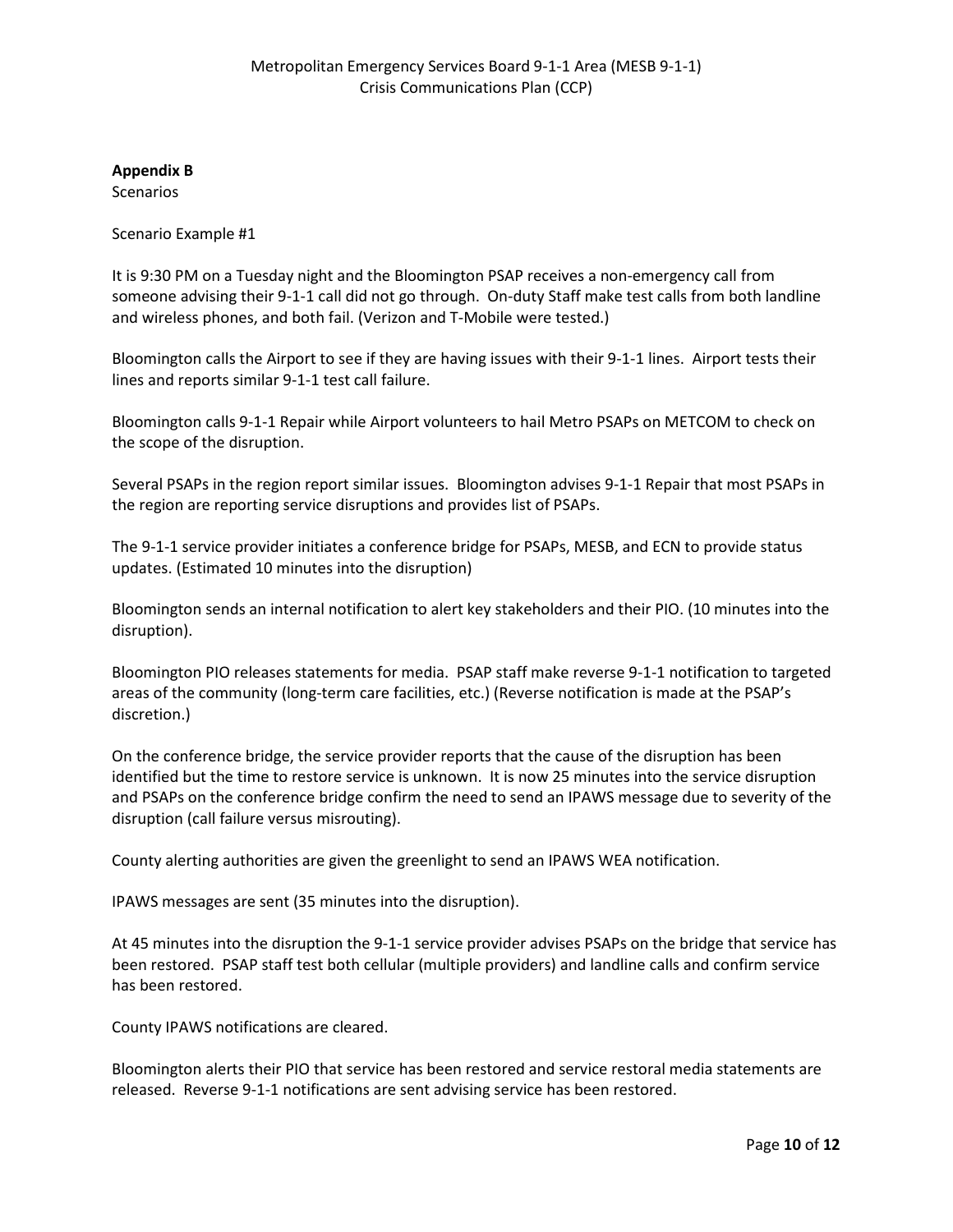#### Scenario Example #2

Hennepin PSAP receives an email and phone notification from LUMEN advising there are approximately 2000 customers in the Hanover, Hamel, Navarre, and Excelsior area that may not be able to reach 9-1-1.

Hennepin PSAP reaches out to South Lake Minnetonka Police Department and advises them of the area that is possibly affected and has them do some test calls from different areas within the area mentioned with multiple carriers (cellular telephones and landlines).

The test calls that were made did go through to the correct PSAP (Hennepin South) from all phones that officers had access to. (10-15 minutes into the notification)

Note: Hennepin PSAP (North, South and East) are receiving other 9-1-1 calls from many different carriers during this time, knowing that the 9-1-1 system is up and working.

Hennepin PSAP contacts Lumen to inquire on the notification on a status.

Lumen advises they are still investigating the error and will notify us when they have further information. Lumen is unable to narrow down the area for which this is occurring besides what was already mentioned.

Since there is no information (besides the notification) to show there is issues with customers reaching 9-1-1, the PSAP waits for further information before making any public notification. Stakeholders (Chiefs, on-duty personnel, PIO, etc.) for that area are notified that there could be an issue, waiting on further information from Lumen.

Lumen contacts the PSAP and updates them that this issue is possibly only affecting CenturyLink landline customers and a technician is on scene. (Estimated 1 hour into the possible disruption)

Due to this only affecting a single provider's customers, a decision was made to only place a message using social media advising we are aware of technical issues with CenturyLink that may impact their customers from calling 9-1-1 from landline phones in the City of Excelsior area. No other notifications are made because the 9-1-1 system is working.

Lumen contacts the PSAP and advises them that all alarms have cleared, and service should be normal for the previously affected area. The PSAP updates the social media post that the problem was repaired. (Estimated 3 hours after the notification).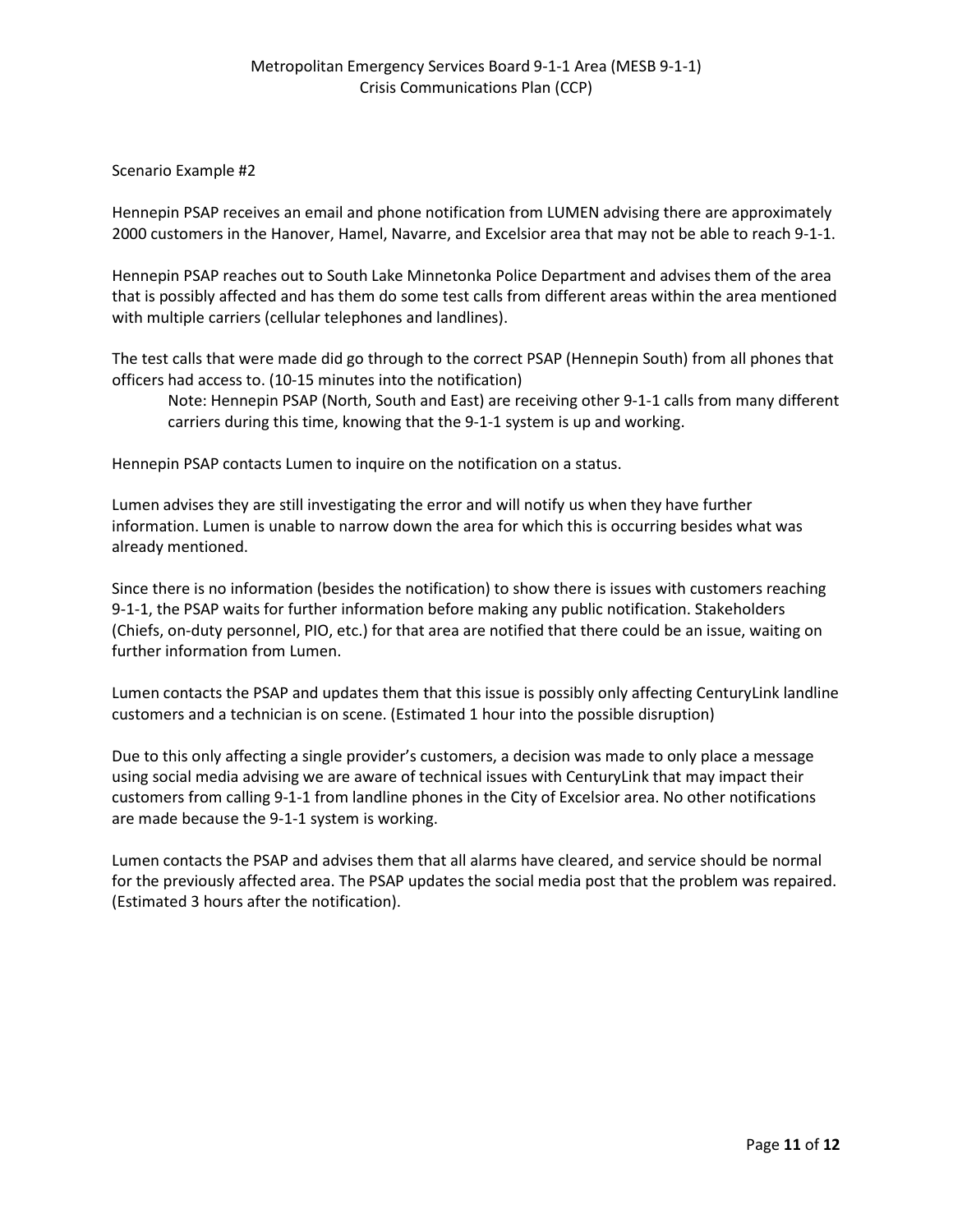Scenario Example #3

It is 6:30 on a Wednesday evening and Dakota County learns that some of their 9-1-1 calls are being misrouted to Anoka County. Anoka also discovers at least two 9-1-1 calls have been misrouted to Hennepin County. Hennepin reports the issue to 9-1-1 Repair while Anoka hails other PSAPs on METCOM to check the scope of the issue.

After hailing regional PSAPs on METCOM, Anoka confirms that 5 PSAPs are experiencing intermittent misroute issues with some reporting that other states have received their calls. Hennepin updates 9-1-1 Repair with this information.

The 9-1-1 service provider initiates a conference bridge for PSAPs, MESB, and ECN to provide status updates. (Estimated 10 minutes into the disruption)

Dakota County decides to notify key stakeholders and their PIO of the situation. The PIO prepares media statements to alert the community of potential service impacts due to geographic scope of potential misroutes. (20 minutes into disruption)

The 9-1-1 service provider updates all PSAPs on the conference bridge that the issue should be resolved. (30 minutes into disruption)

The impacted PSAPs test both cellular (multiple providers) and landline calls and confirm service has been restored.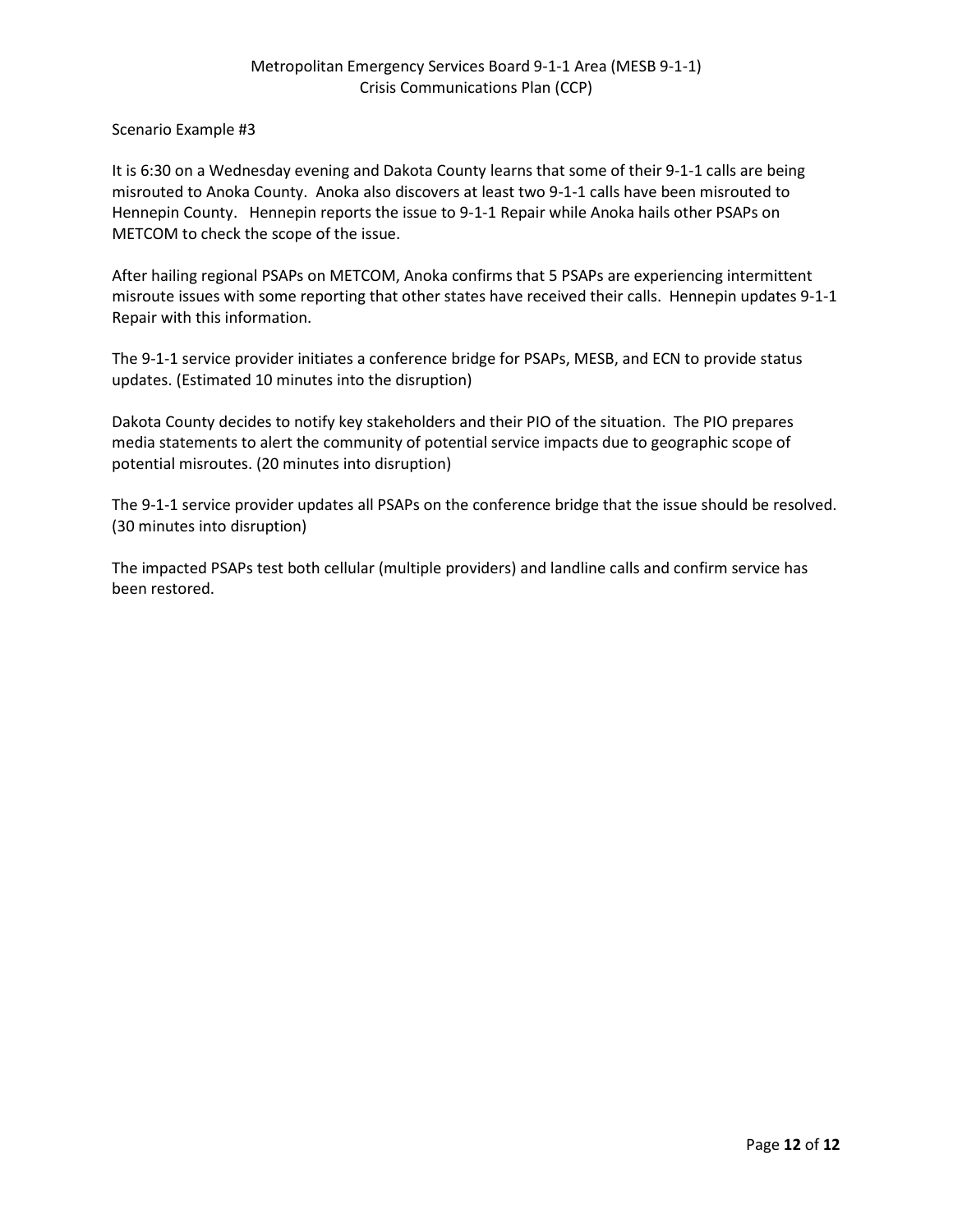

# **METROPOLITAN EMERGENCY SERVICES BOARD**

**Meeting Date: June 17, 2021 Agenda Item: 4.B Workload Sharing Implementation Plan Presenter: Rasch**

### **RECOMMENDATION**

The CAD-to-CAD Interoperability Workgroup recommends the 9-1-1 TOC make a recommendation to the Board to issue an RFP for a consultant to develop an RFP with technical specifications for a CAD-to-CAD interoperability solution, as well as a report with possible governance and funding models, and for the MESB to fund the RFP process and consultant fees in an amount not to exceed \$75,000.

### **BACKGROUND**

As a result of a recommendation in the civil unrest after action review and report, the 9-1-1 TOC formed a workgroup to prepare implementation options for a regional workload sharing and situational awareness solution. The workgroup has met seven times and now believes they have taken the planning process as far as they can as a volunteer committee workgroup. The group has identified potential governance, funding, cost-sharing, and participation management options. The workgroup believes that professional consulting services are necessary to assist the workgroup and keep the project moving forward with the preparation of an RFP due to the large scope of the project.

# **ISSUES & CONCERNS**

(none identified)

# **FINANCIAL IMPACT**

The cost for this RFP would be paid out of the MESB's Hennepin County Investment Fund. The cost is included in the MESB's 2022-2026 draft capital budget, which is scheduled for Board approval on July 14, 2021.

MOTION BY: SECONDED BY: MOTION:

PASS/FAIL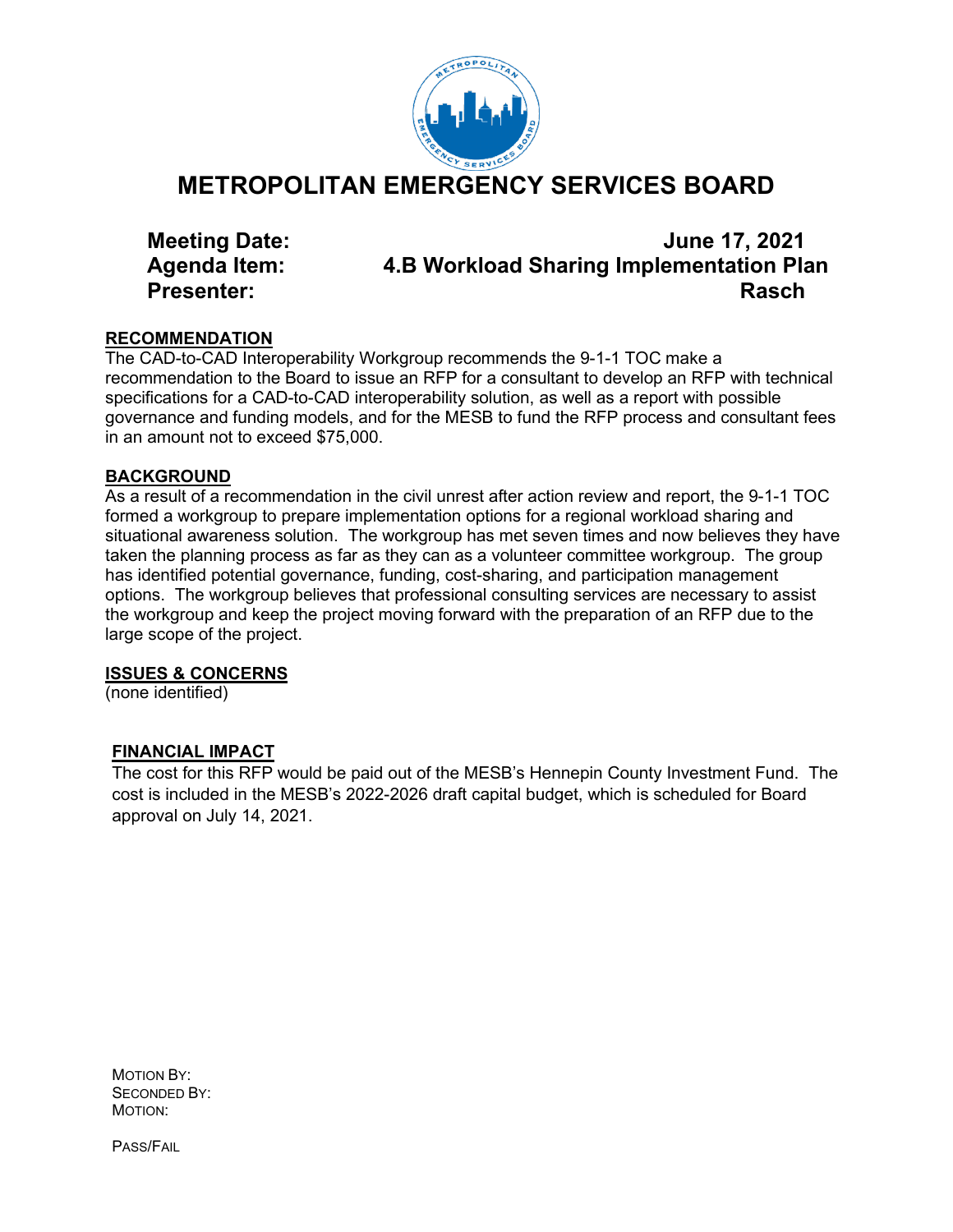

Report and Recommendations Prepared by Marvin Bachmeier and Peter Vader, Code 4 Group

May 24, 2021

# **Regional Workload Sharing and Situational Awareness Application Implementation Workgroup**

# **Executive Summary**

In January 2021 Code 4 Group (Code4) was engaged by the Metropolitan Emergency Services Board (MESB) to participate in its Regional Workload Sharing and Situational Awareness Application Implementation Workgroup (Workgroup). Code4 was tasked with delivering a report summarizing Workgroup progress and next steps. What follows is that report, and our recommendation that the MESB in the next phase towards implementing CAD-to-CAD, advance to a professionally guided Request For Proposal (RFP) process to specify the system for bidding and to formalize the funding, participation, and governance policies supporting its operation.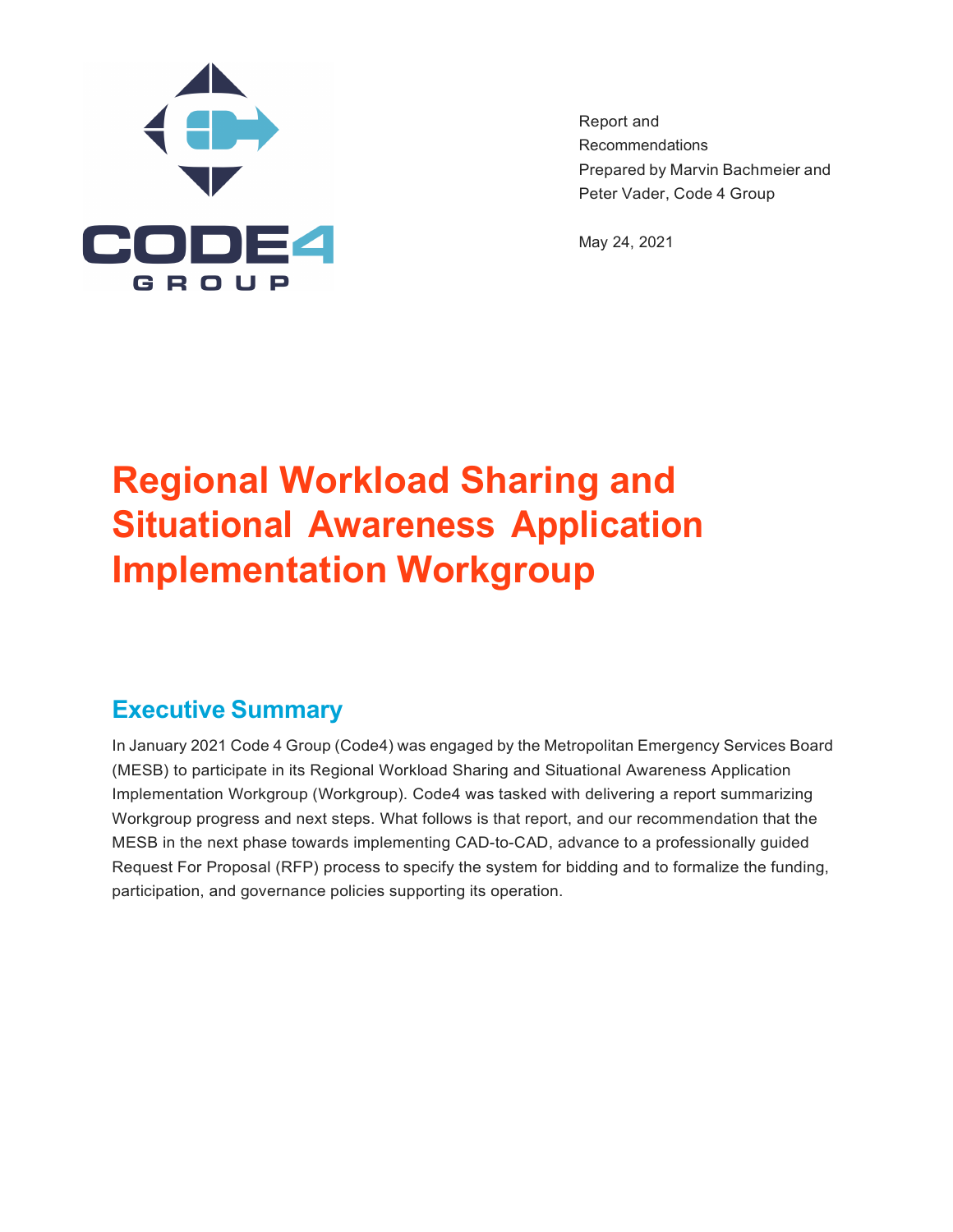# **Background**

Recent and anticipated public safety events affecting multiple jurisdictions simultaneously have increased enthusiasm and interest in a regional situational awareness/resource sharing solution. From this impetus the Workgroup was formed in late 2020 to examine features and policies necessary to specify, procure, implement, and support a system providing CAD-to-CAD interoperability and shared situational awareness between agencies and jurisdictions.

### **Major Topics**

The Workgroup identified a set of major feature, policy, and resource topics for discussion:

- Governance models
- System requirements
- Funding sources
- Cost-sharing models
- Management PSAP participation

MESB studied CAD-to-CAD previously, engaging with Winbourne Consulting to provide professional consulting assistance. The resulting formal "Winbourne Report" of system options and features was delivered to MESB in March 2018. With renewed interest in CAD-to-CAD, the Winbourne report and its finding served as a key reference for this Workgroup's efforts.

# **Proceedings**

The Workgroup began meeting on alternate Fridays in February. Throughout, Code4 supported the Workgroup volunteer leader (primarily Jonathan Rasch of Ramsey County, backed up by Tony Martin of Hennepin County Sheriff's Office) by recording notes, commitments, agreements, and tasks (assigned or volunteered). Between meetings, Code4 served to support Workgroup goals, objectives, and momentum by assisting in communication, along with the Workgroup leader, obligations, reminders, and agendas to Workgroup members.

Code4 has observed over seven meetings engaged and forthright participation across the Workgroup membership. The Workgroup focused on the Major Topics, returning to each repeatedly to address nuance and complexities, often involving only a few or single participating agency.

Over the course of Workgroup meetings members have spoken freely and knowledgeably towards its Major Topics, and in doing so have made significant progress towards consensus and agreement on each. The group accepted in its first meeting Consensus System Requirements [attached below] defined in the 2018 Winbourne CAD-to-CAD Study, and this acceptance formed the basis for all following discussion and pursuit of potential paths towards each Major Topic objective.

After the most recent Workgroup meeting, leader Rasch presented a progress report to the MESB Technical Operations Committee (TOC). He also mentioned to an anticipated upcoming TOC agenda item where the Workgroup would be requesting professional consulting assistance in moving theCAD-to-CAD initiative to a Request for Proposal (RFP). The creation of the RFP would include processes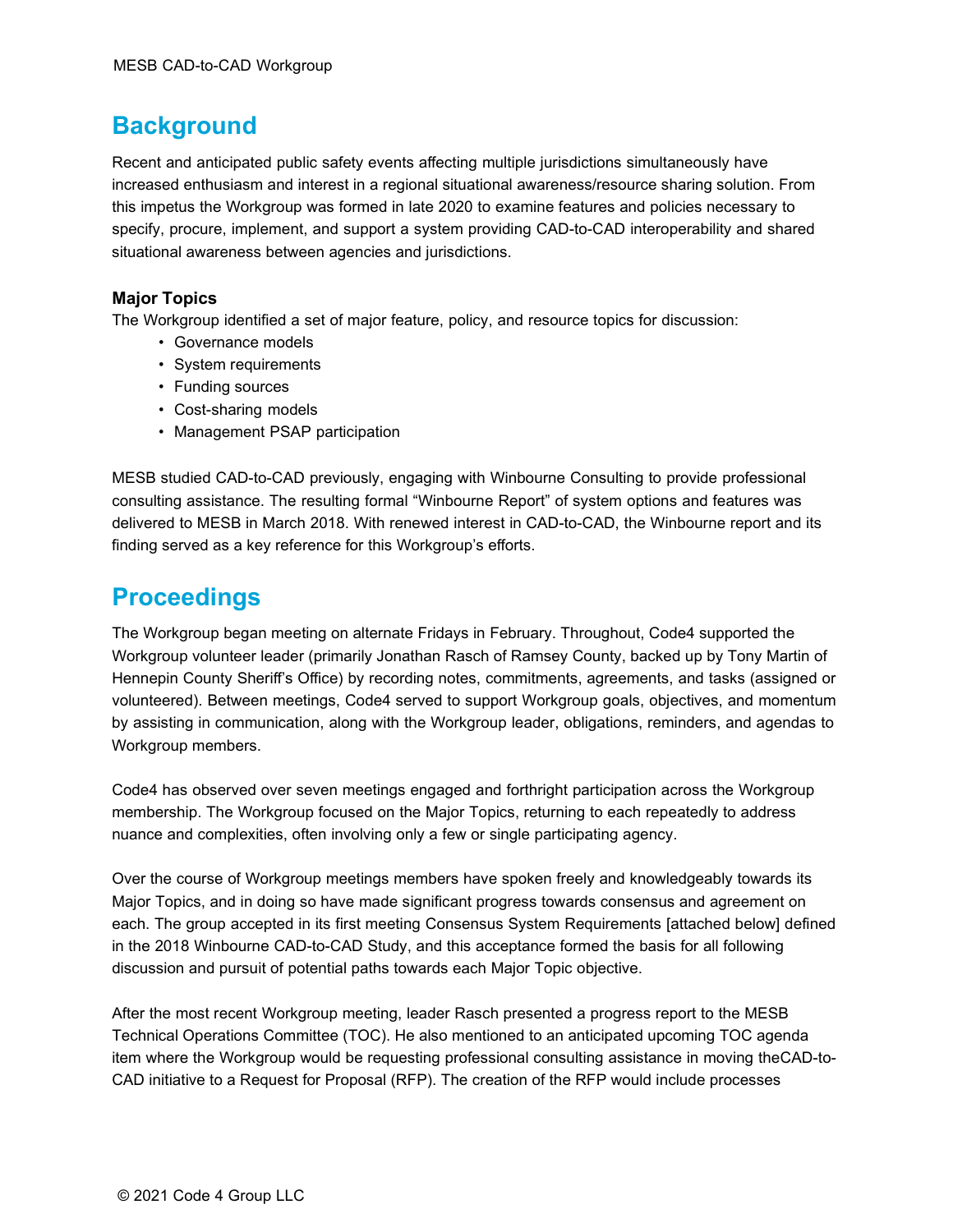to refine recorded Workgroup deliberations and consensus on Major Topic elements into specific requirements and formal agreements among participating MESB membership.

# **Recommendation**

Through seven meetings the Workgroup, in Code4's estimation, has taken deliberations as far as the workgroup format — informal meetings of a subset of MESB membership — can reasonably take them. In hours of energetic and engaged dialogue over potential governance, funding, cost-sharing, and participation management options, the Workgroup has taken collaboration and deliberation to a point where it is ready to begin translating its work into an RFP. Professional consulting assistance working across all participating MESB agencies would be invaluable to final selection and formal agreement on the most suitable funding and management methods while building RFP documents to bidding and purchase of the CAD-to-CAD system.

It is our recommendation that when the request to fund and effect a professionally led RFP process to implement CAD-to-CAD comes before the MESB board, that the request be approved.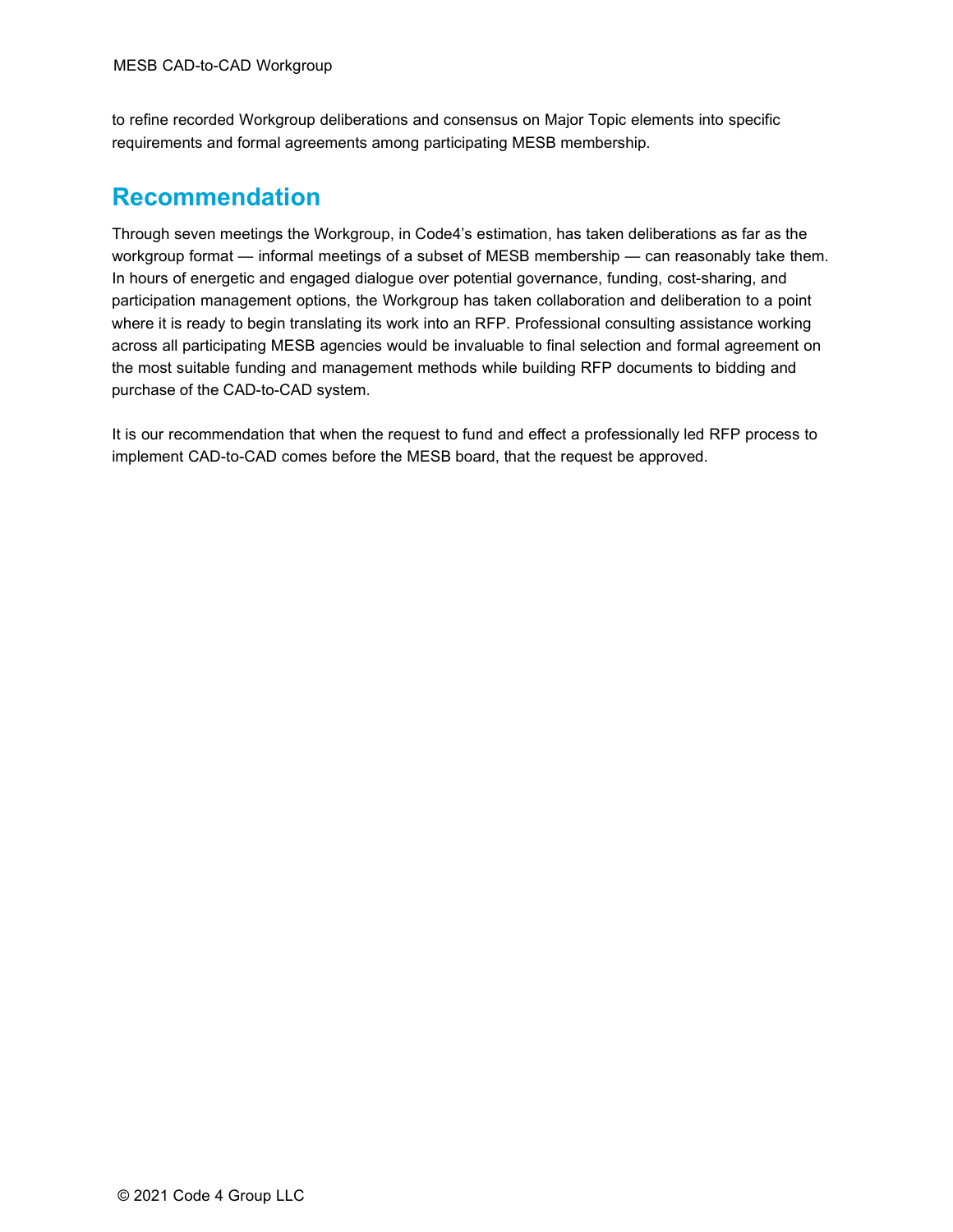### Addenda **Workgroup Members**

The Workgroup is comprised of representatives from the following PSAP entities:

Anoka County City of Minneapolis Hennepin County Sheriff's Office Metropolitan Airports Commission Ramsey County Scott County Sherburne County University of Minnesota

Other participants serving in advisory and/or administrative capacities:

Metropolitan Emergency Services Board Code 4 Group LLC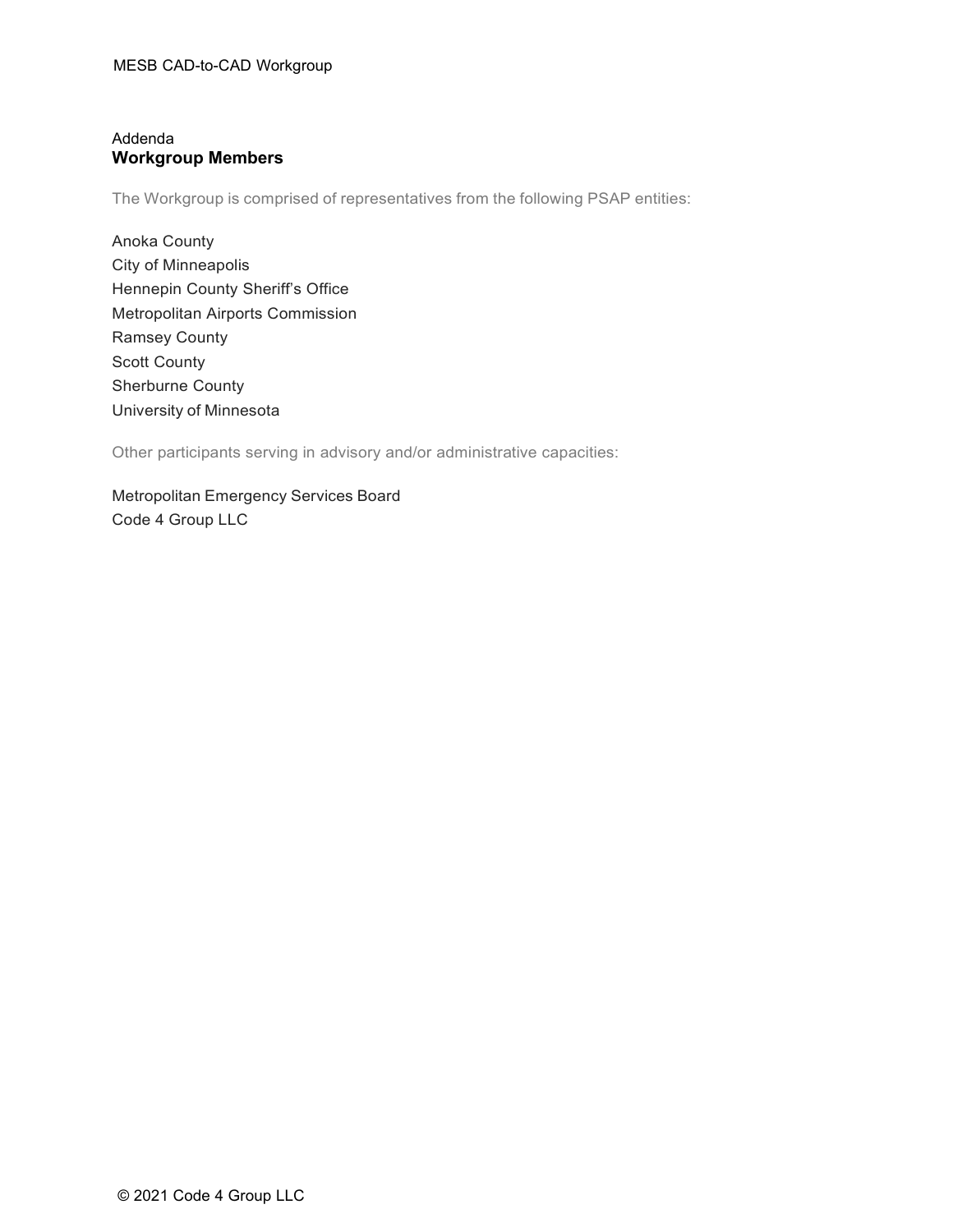#### **CAD-to-CAD system requirements**

((derived from Winbourne Study 2018)

- 1. The CAD-to-CAD solution shall be based on the Intelligent Hub Model, the Message Broker Model, or a hybrid Intelligent Hub-Message Broker Model
- 2. The solution must support a standard Application Program Interface (API)
- 3. Data sharing must be bi-directional in nature and provide each PSAP the
- 4. capability to decide what information and resources will be shared
- 5. Provide capability to track and view the status of all resources and assets of all
- 6. agencies, in real-time
- 7. Allow viewing and the ability to add information to any shared incident/call
- 8. Ability to transfer incident/call information between all PSAPs CAD systems
- 9. Send, receive and acknowledge requests for resources
- 10. Approve or deny the request for resources
- 11. Handle unit recommendations within each CAD supported by CAD-to-CAD.
- 12. Send incident information to another PSAP or approved resource
- 13. Send supplemental, hazard, premise or additional relevant information to
- 14. another PSAP or approved resource
- 15. Send information to another PSAP's mobile data computer system
- 16. Support mutual aid and automatic aid agreements within CAD-to-CAD
- 17. Support NG9-1-1 data including texting, photos, video, social media, electronic
- 18. fire/burglar alarms, panic buttons, car-telematics, smartphone apps, etc.
- 19. Provide for the signing on and deploying and removing units from other agencies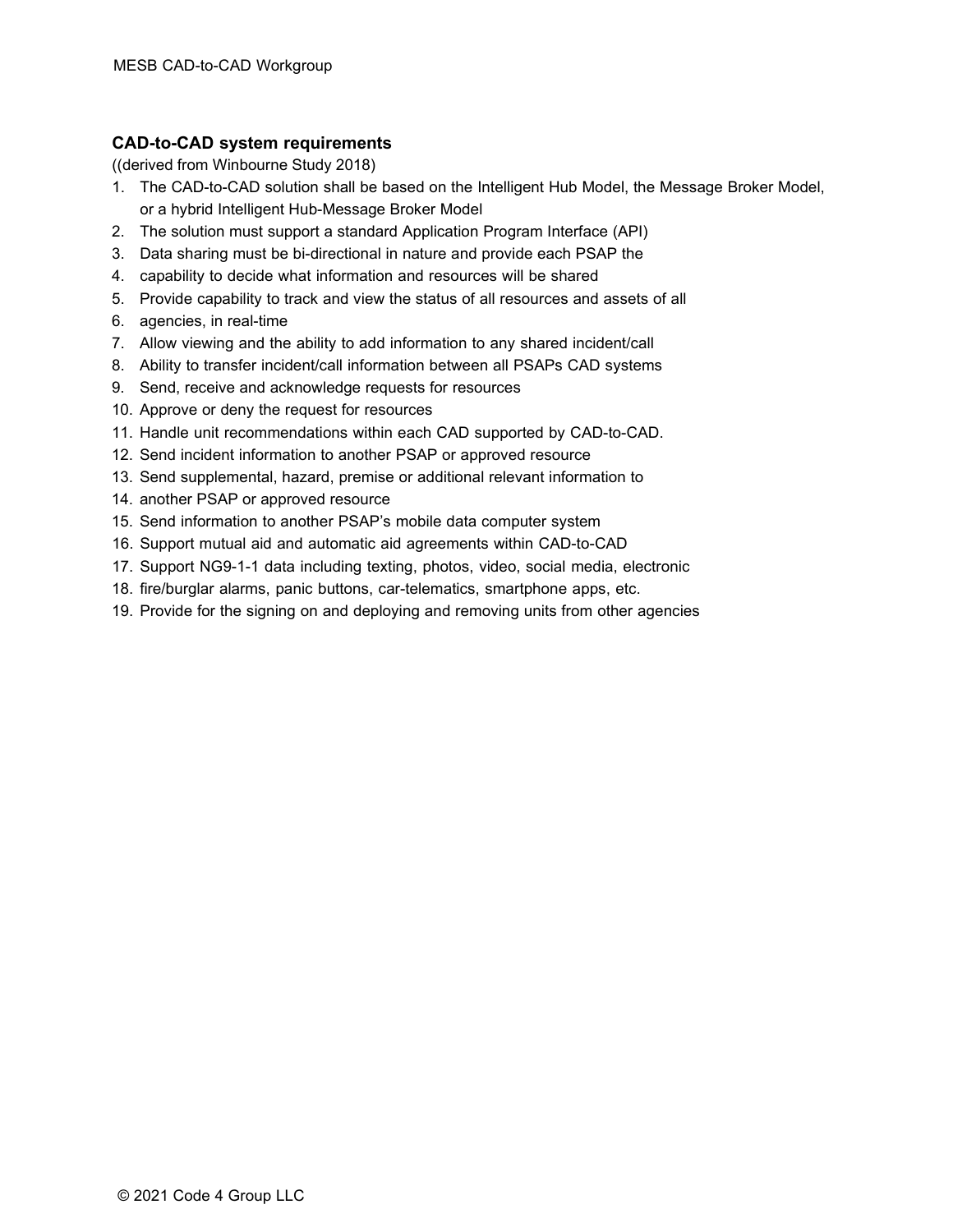# **CAD-to-CAD Survey Results**

(As of 5-13-2021, 17 of 24 agencies responding)



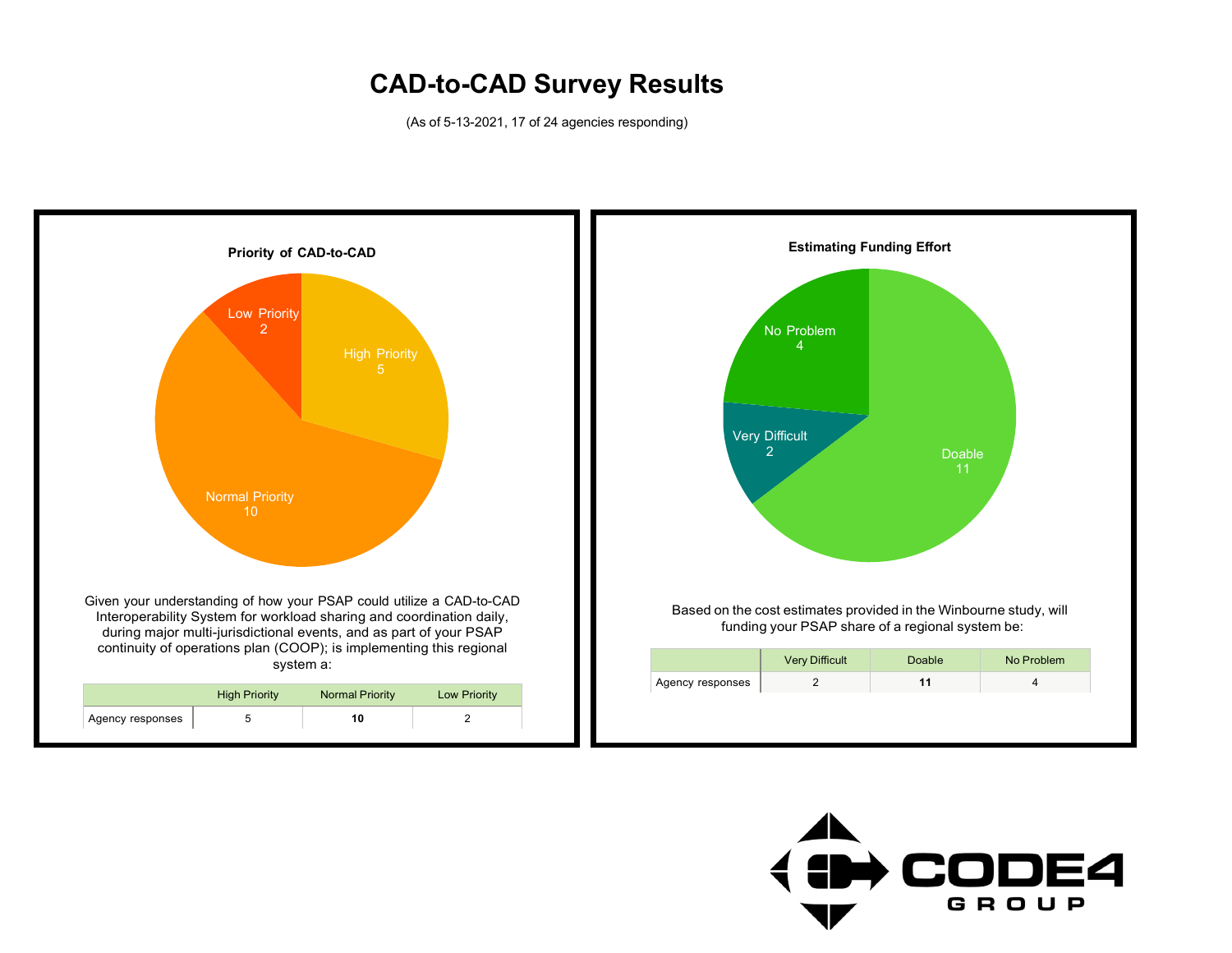# **CAD-to-CAD Survey Results**

(As of 5-13-2021, 17 of 24 agencies responding)



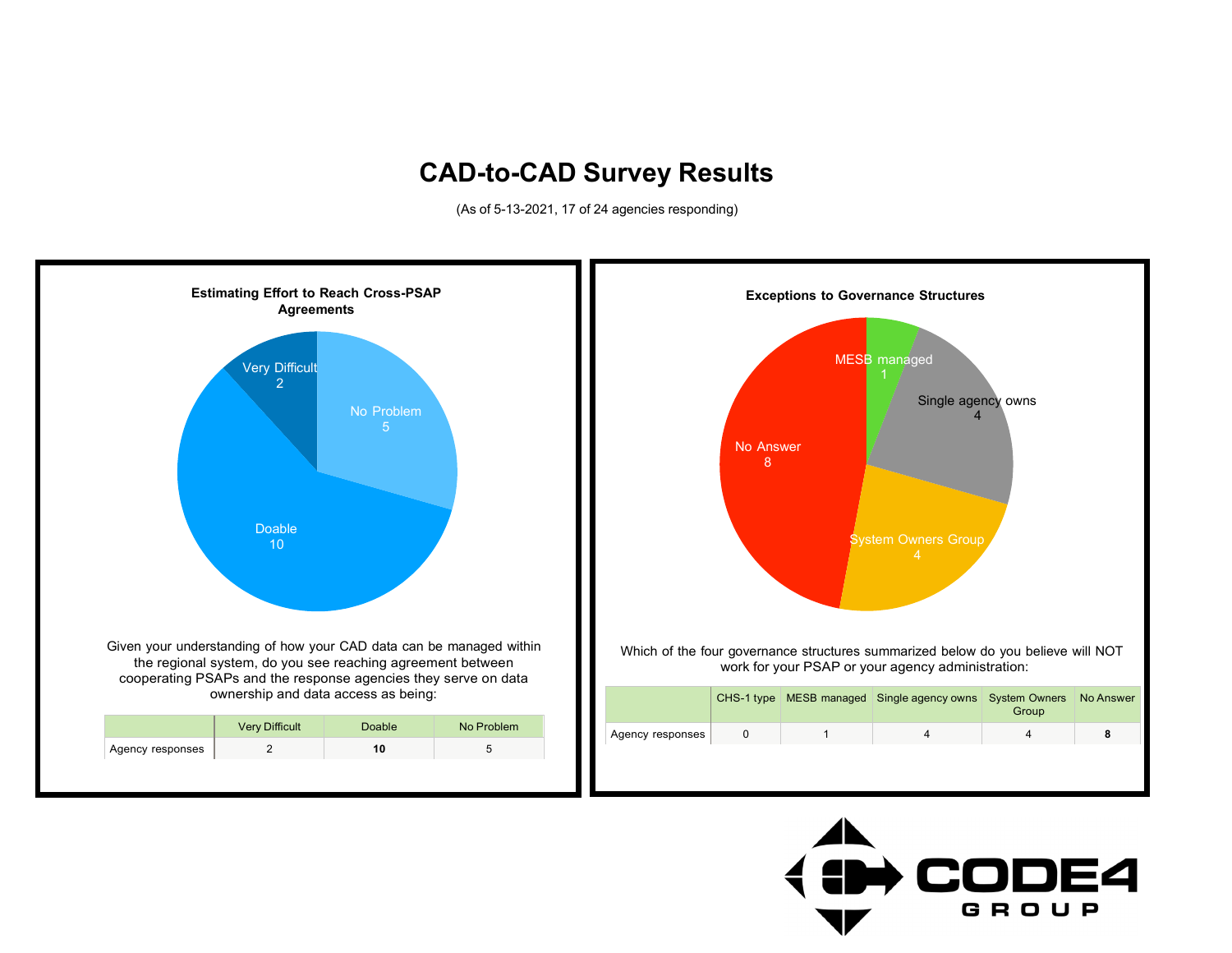# **CAD-to-CAD Survey Results**

(As of 5-13-2021, 17 of 24 agencies responding)



#### **High Priority Normal Priority Low Priority Did not answer** Priority of implementing a regional system 5 10 2 0 Estimate difficulty of funding **Very Difficult Doable No Problem** 2 11 4 Estimate difficulty of agreement between PSAPs and response agencies **Very Difficult Doable No Problem** 2 10 5 Do you plan to make a change in CAD vendors or update your current CAD system in: **1 Year 2 Years 3 Years 4 Years 5 Years** 4 | 2 | 0 | 2 | 8 | 1 Which governance do you believe will NOT work **CHS-1 type MESB managed Single agency owns System Owners Group No answer** 1 4 4 4 8

#### **SUMMARY | Agency responses by survey question**

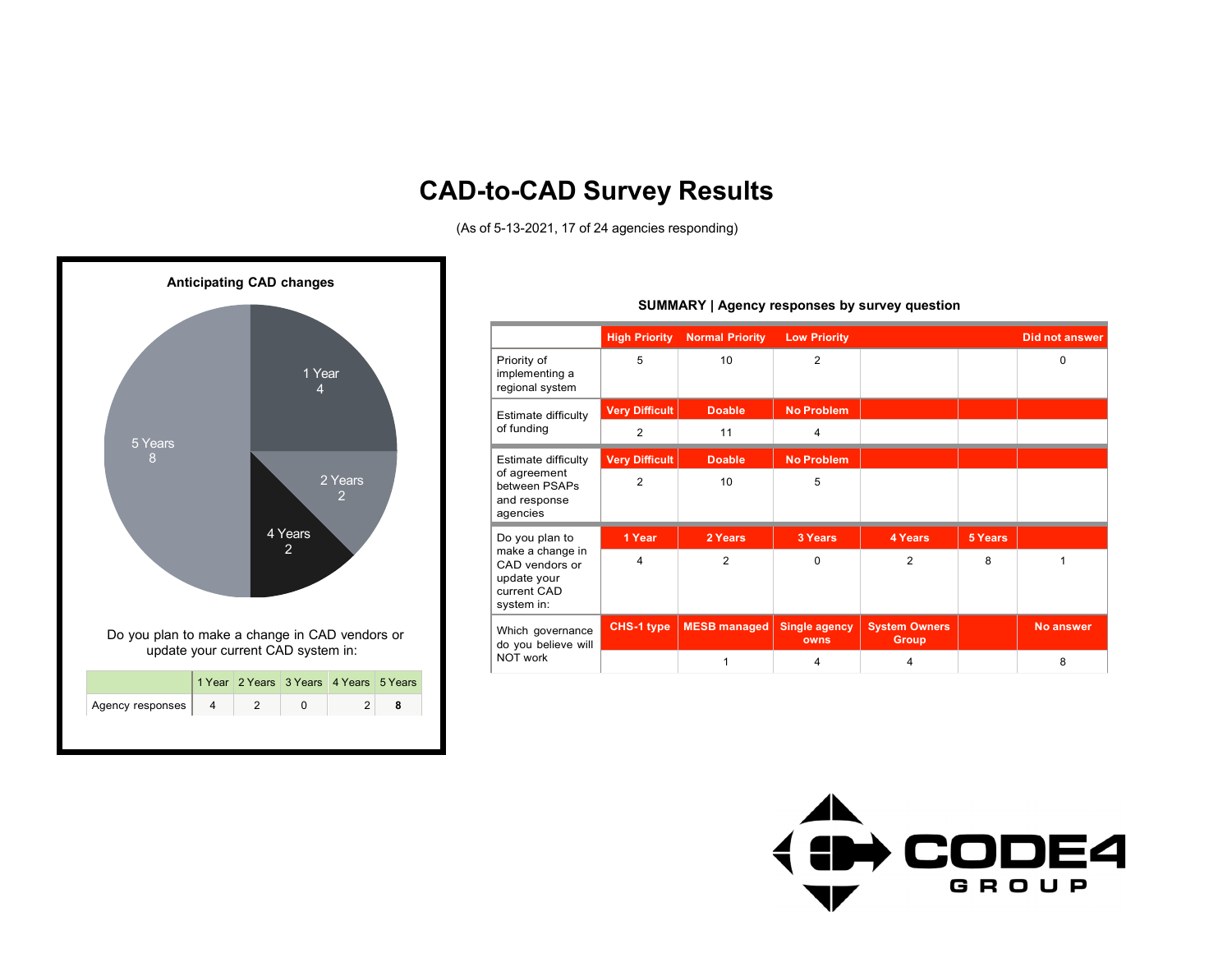#### **Metropolitan Emergency Services Board 9-1-1 Technical Operations Committee Network Report June 17, 2021**

#### **Agenda Number 6.C.**

#### **Text-to-9-1-1:**

Washington and Scott Co. are the only remaining primary PSAPs in the metro area that have not yet implemented text capabilities on their answering applications. Both PSAPs are planning to implement text messaging concurrent with their next 9-1-1 answering application upgrade. Installation work is now underway at both locations and is expected to be complete by the end of July.

#### **NG9-1-1 ESInet:**

The NG9-1-1 ingress system implementation is underway. Inteliquent has identified the point of interconnect (POI) locations across the state with two legacy telephone POIs in each LATA. This will make it easier for the legacy telephone companies to connect to the 9-1-1 system and reduce network costs. Inteliquent will also have two SIP POIs for telecommunications service providers who have IPbased systems capable of delivering 9-1-1 calls to the system as SIP calls. Contract negotiations and design work with Lumen is taking place to get the Inteliquent network connected to the Lumen peering points for the current 9-1-1 system on an interim basis until the NG Core Services vendor is selected.

Additional work remains for the MESB and ECN on the RFP(s) for NG9-1-1 core services and 9-1-1 system egress connectivity between the core services and the PSAP. ECN has contracted with Federal Engineering for professional and technical services to assist in the RFP process. The MESB has issued an RFP for professional and technical services to also assist in the core services and egress RFP process.

The MESB continues to focus on giving our PSAPs better continuity-of-operations (COOP) options as well as enabling workload sharing for the PSAPs that are interested in working together. We want to ensure that our ESInet infrastructure can support shared/hosted and cloud-based applications and not limit the use of the ESInet to just handling 9-1-1 traffic. We are working now with ECN to consider ESInet options that would rehome our PSAP ESInet connections to redundant, diverse datacenters that can become the hubs for delivery of shared/hosted and cloud-based applications to all the metro PSAPs such as CAD, CAD-to-CAD interoperability, logging, as well as 9-1-1 answering applications.

In April 2018, NENA published a new NG9-1-1 ESInet Design document that outlines new modifications to the existing ESInets in use today. The new design focuses on increasing reliability and resiliency by incorporating multiple network service providers using different network protocols (e.g. MPLS, Ethernet, cable broadband Internet, wireless carrier broadband Internet). The MESB will continue to work with ECN to develop an implementation strategy to bring the metro area ESInet configuration into compliance with the NENA design recommendations.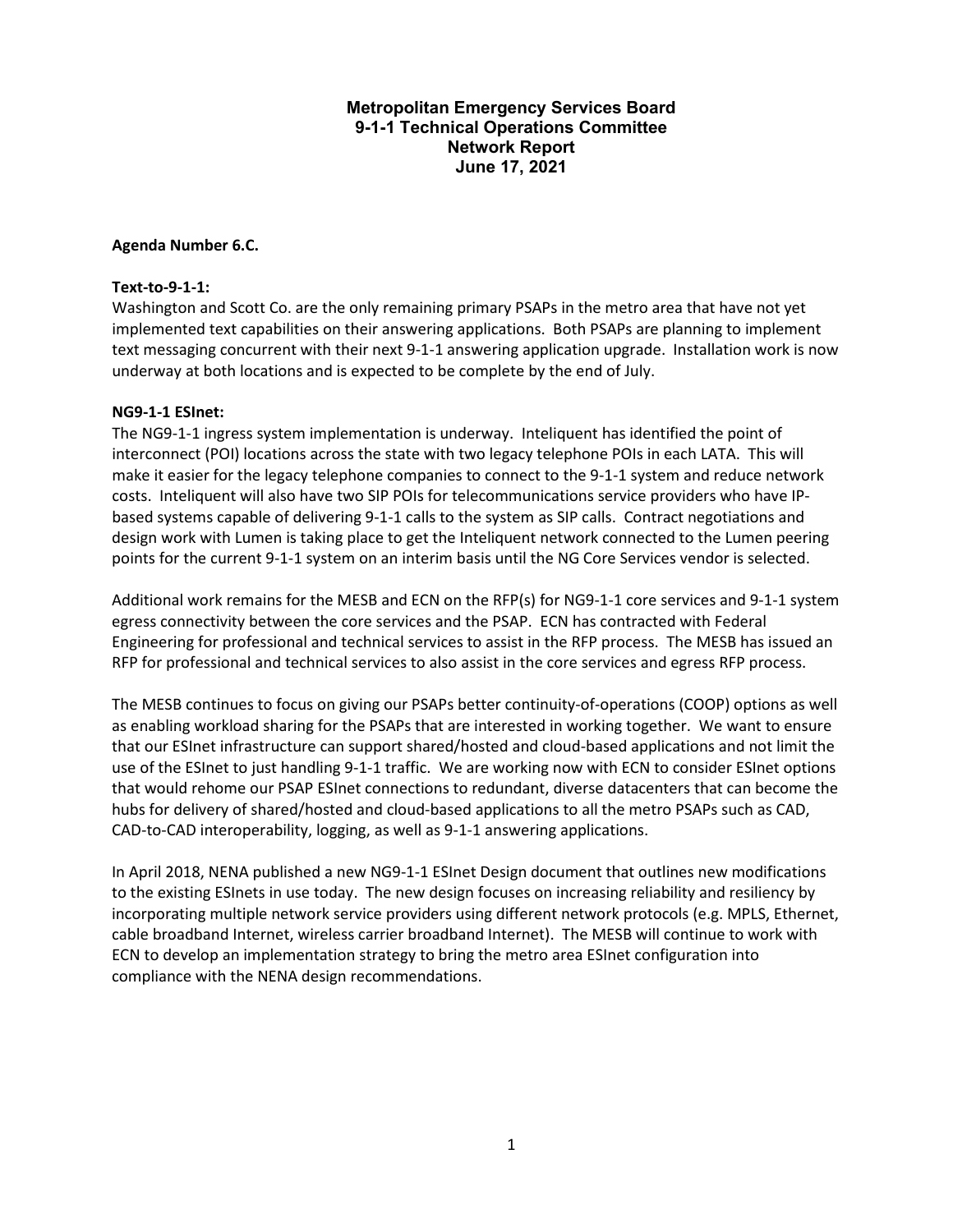#### **Metropolitan Emergency Services Board 9-1-1 Technical Operations Committee 9-1-1 Data Report June 17, 2021 Meeting**

**1. Importance of GIS for 9-1-1:** PSAP managers are strongly encouraged to continue to assist their GIS counterparts in communicating to key decisionmakers and county leadership what a **vital role GIS has to their current and future PSAP operations**. Geospatial datasets provide foundational data for PSAP CAD/mapping systems and future NG9-1-1 core services, as well as support many other non-public safety uses that are important to cities and counties.

# **2. Regional NG9-1-1 Data QA/QC and GIS-derived MSAG activity:**

a. **NG9-1-1 QA/QC support:** MESB recently ran its standard regionwide 9-1-1 QC validations and is preparing the results stats and errors for PSAP and GIS managers. MESB is also using GeoComm's Data Hub to perform supplemental NG9-1-1 validations on the regional 9-1-1 and GIS data. MESB's error vetting and remediation support to the PSAP/counties continues to focus primarily on areas that have not yet made a significant stride toward GIS-derived MSAG transition, as well as on key data inconsistencies found through the GeoComm process.

### b. **Current GIS-derived MSAG status:**

- i. **Complete**: Chisago County, Dakota County, Anoka County, Eden Prairie, St Louis Park, Edina, Bloomington, Ramsey County, Isanti County, Hennepin Sheriff (partial)
- ii. **In preparation stage at MESB**: Carver County, Hennepin Sheriff (add'l communities)
- c. **Proactive 9-1-1 call location audits** continue for the 10-county region once a week using ALI retrieval logs and the metro regional road centerline, address point, and MSAG data. This process has been helpful in identifying needed VoIP service provider data remediations, as well as some address point additions.

# **3. ECN NG9-1-1 Federal Grant work:**

- a. *Metro Regional GIS-derived MSAG Processes:* MESB continues to work with GeoComm to refine the GeoComm Data Hub configuration and related processes. The aim is to gain more meaningful results data and evaluate how the GeoComm tools can best augment the existing regional processes.
- b. *Sherburne County:* GeoComm is actively editing Sherburne's data for NG9-1-1 readiness.

# 4. **Statewide GIS Data Standards:**

- a. Discussions on a **polygon standard for exchange of 9-1-1 emergency service boundaries** (PSAP, ESZ/ESN, and response agency) are underway at a state level.
- b. The NG9-1-1 Committee will be coordinating the circulation of a proposed domain list of **normalized/standardized response agency names** to be used in the GIS data. This is needed for the statewide polygon standard. PSAPs will be asked to review that list and confirm that all agencies they dispatch for are included and there are no significant concerns with the proposed naming that would be used in the GIS data. A similar list of PSAP names will also need to be finalized.

# **5. Vertical location on wireless 9-1-1 calls:**

a. The **new ALI format that transmits to the PSAP z-axis information** provided by wireless carriers is available for any PSAP that would like to update their ALI format to receive this information. Jake Jacobson at Lumen will schedule and coordinate the change. PSAPs will also want to coordinate with their PSAP CPE and CAD/mapping vendors in advance of scheduling the change because the update will change the ALI data stream format interfacing into those systems.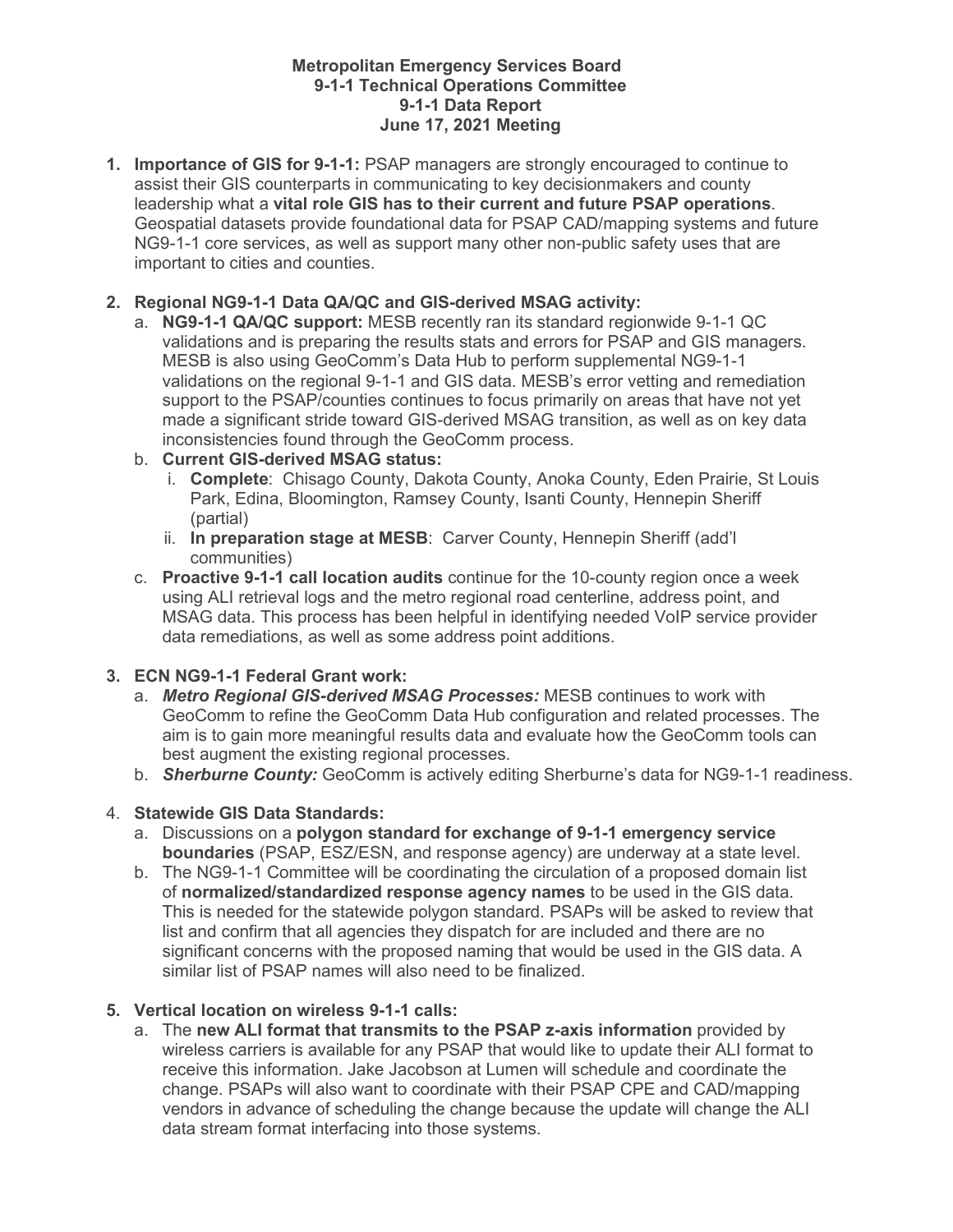- b. MESB now receives daily **ALI logs reflecting z-axis information available on wireless calls** even if it is not yet being delivered to PSAPs via the new ALI format. This information can be made available to any PSAP that is interested.
- c. Ramsey County is assisting with an initial evaluation of the potential **use of 911 call zaxis data at the PSAP dispatch centers**. Vic Barnett from RCECC has joined the NENA 3D Geomatics workgroup as the region's representative to gather more information on an appropriate path forward on this topic.
- 6. **Wireless Location Based Routing:** The metro area **pilot of T-Mobile's location-based routing (LBR) capabilities** began on June 1<sup>st</sup> and is currently underway. The following PSAPs are participating in the pilot: Anoka, Ramsey, Sherburne, and Washington Counties, as well as the MAC Airport and the MN State Patrol East and West. T-Mobile is actively monitoring the pilot for these PSAP areas. T-Mobile's new location-based routing capability plots the caller's device-based hybrid location in PSAP boundary polygons to determine the appropriate PSAP to route the call. The goal is to reduce PSAP-to-PSAP 9- 1-1 call transfers by using a more precise method based on the caller's location, rather than on the cell site and sector. It should be noted that some of the results statistics will be impacted because not all PSAPs in the metro region are participating in the pilot.
- **7. Wireless Data Audits:** MESB is waiting to receive the **file of legacy Sprint cell site/sector data** from T-Mobile to proceed with the audit of that wireless data.
- **8. SECB NG9-1-1 GIS Workgroup:** The workgroup's **report and its recommendations for the statewide NG9-1-1 GIS project** were accepted by the SECB NG911 Committee at its April meeting, as well as by the SECB board at its May meeting. The recommendations have now been passed to the SECB steering committee for discussion.
- **9. Statewide NG9-1-1 GIS Project:** ECN and 1Spatial are continuing their work to stand up their solution and validation tools. As more information becomes available, MESB will monitor where and how the 1Spatial solution can add value to the regional NG9-1-1 data processes.
- **10. Regional GIS data support for Pandemic Response Planning/RapidDeploy Pilot:**  This pilot is currently on hold while the MESB Regional Workload Sharing/Situational Awareness Workgroup continues to evaluate the region's desire to move to a CAD-to-CAD solution.

# **ONGOING ACTIVITIES**

**11. Wireless Cell Sector/Routing Data:** MESB continues to process wireless routing updates for all carriers on behalf of the metro PSAPs. Should PSAPs want the routing for a specific cell sector or 9-1-1 call reviewed, just email *mesbgis@mn-mesb.org* and MESB staff will investigate.

### **12. Regional GIS Data Aggregation:**

a. **Road Centerline and Address Points:** The MetroGIS/Met Council continues to process regional road centerline and address point dataset updates nightly to the MN Geospatial Commons website. Each metro county's most recent centerline and address point data that has been uploaded to the portal and passed validations is included in the regional datasets. The regional road centerline and address point datasets comply with the current MN Geospatial Advisory Council (GAC) data standards.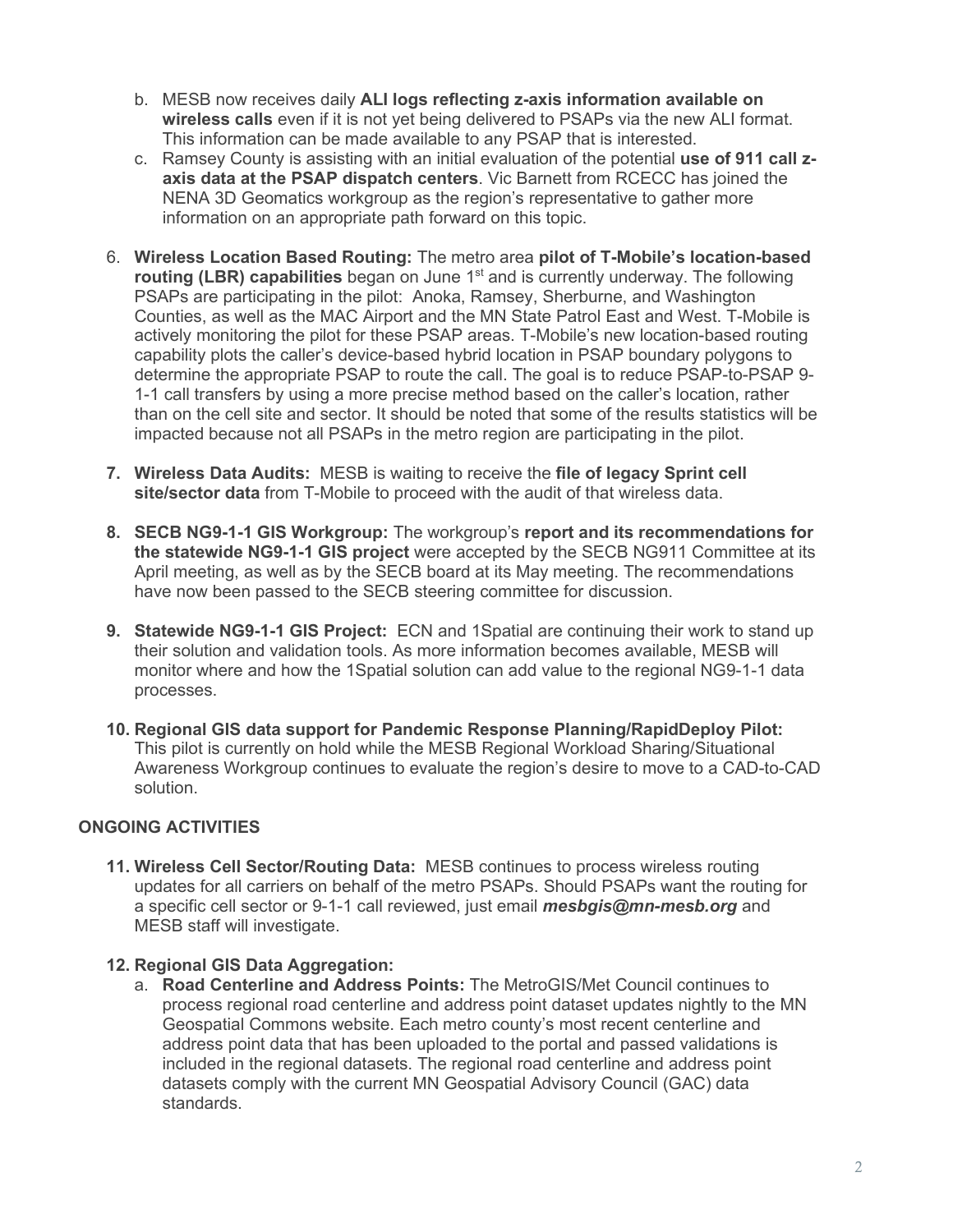- b. **Boundary Polygons:** MESB continues to maintain the regional PSAP, ESZ, MSAG community, law, fire, and EMS boundary polygon layers in coordination with the PSAPs. These datasets are updated as boundaries change or at a minimum of quarterly. Mobile Positioning Center, Text Control Center, and VoIP Positioning Center vendors are directed to the MN Geospatial Commons for downloads of metro's PSAP boundary polygons.
- **13. Regional Data Viewer:** The datasets pertinent to regional 9-1-1 interests are available in the dataviewer developed by MetroGIS/Met Council. (https://www.metrogis.org/projects/9- 1-1-Data-Viewer.aspx.) PSAP MSAG coordinators are encouraged to use the dataviewer as a resource for geospatial data their county GIS departments consider valid and current for regional 9-1-1 use.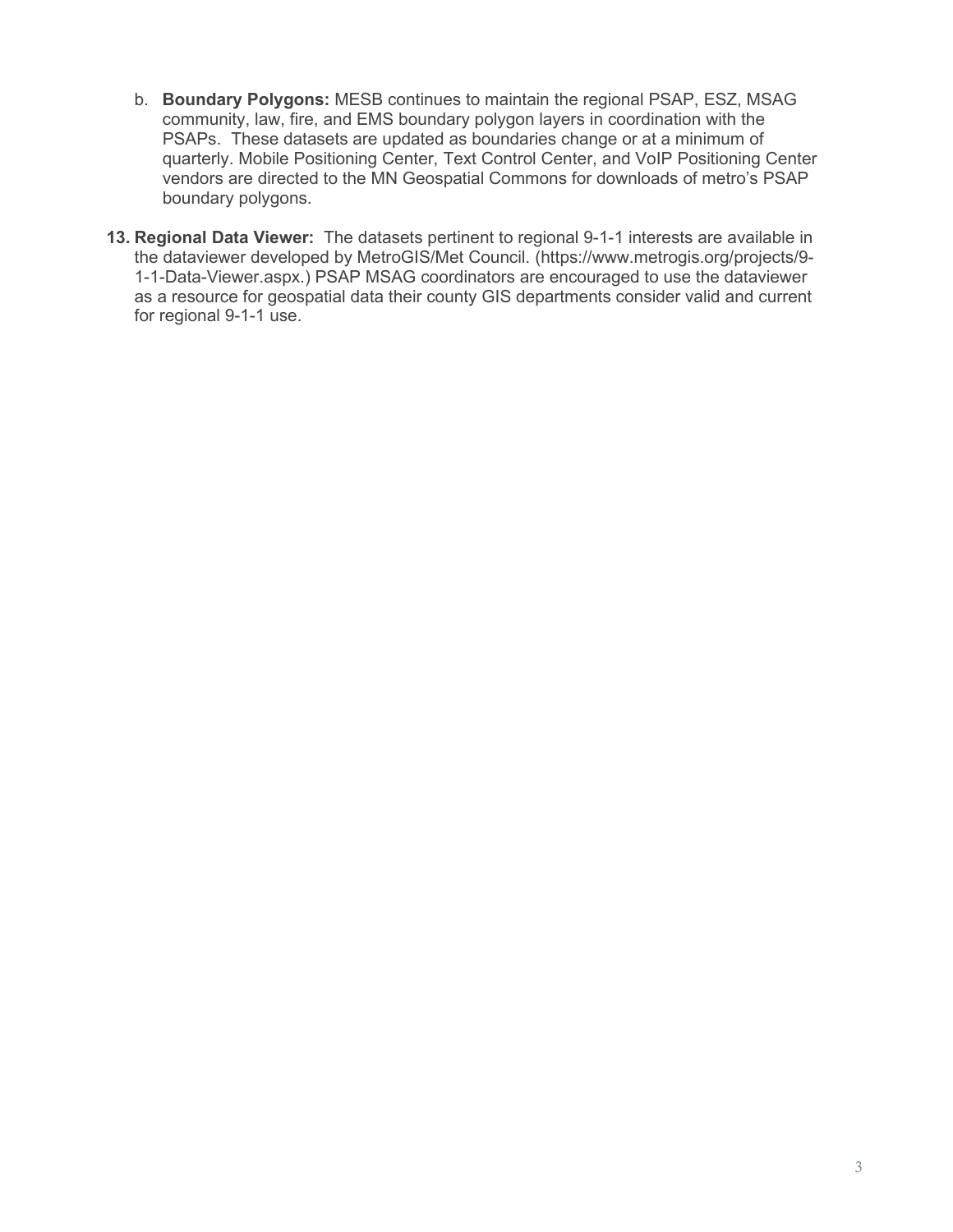# **IMPORTANT REMINDER: 911 State/County Coordinators and PSAPs! Effective October 24, 2021, MANDATORY 10-digit local dialing is required for all customers in the Minnesota 218 and 952 Area Codes**

# *Why is the local dialing plan changing?*

On July 16, 2020, the FCC adopted an Order (FCC 20-100) approving 988 as the 3-digit abbreviated dialing code to reach the National Suicide Prevention Lifeline, starting July 16, 2022. Customers must continue to dial 1-800-273-TALK (8255) to reach the Lifeline until July 16, 2022.

The Order requires all telecommunications carriers, interconnected Voice over Internet Protocol (VoIP) providers, and one-way VoIP providers (covered providers) to make any network changes necessary to ensure that users can dial 988 to reach the existing National Suicide Prevention Lifeline by July 16, 2022. For 988 to work in the Minnesota 218 and 952 area codes, 10-digit local dialing must first be implemented.



# *Does this apply to Minnesota?*

Yes. Implementation of this Order requires all covered providers to make 10-digit dialing mandatory for all local calls in the entire Minnesota 218 and 952 area codes.

# *Why is 10-digit dialing going to be required in this area code?*

The FCC ordered that any area code that has the 988 prefix and has 7-digit local dialing be transitioned to 10-digit local dialing to ensure everyone is able to reach the National Suicide Prevention Lifeline using the 3-digit 988 code.

# *Will everyone in the 218 and 952 area codes have to dial 10 digits for local calls?*

Yes. Every customer with a number from the 218 and 952 area codes will change to **mandatory** 10 digit dialing for local calls. Dialing 7 digits for local calls will be prohibited for all customers in the entire area code.

# *What will be the new dialing procedure?*

To complete local calls, the new dialing procedure requires callers to dial the area code + telephone number. This means that all local calls in the entire 218 and 952 area codes that are currently dialed with 7 digits will need to be dialed using the area code + telephone number.

# *When will the dialing change become mandatory?*

Beginning **October 24, 2021**, you must dial 10 digits (area code + telephone number) for all local calls. On and after this date, local calls dialed with only 7 digits may not be completed, and a recording will inform you that your call cannot be completed as dialed. If you get this recording, you must hang up and dial again using the area code with the 7-digit telephone number.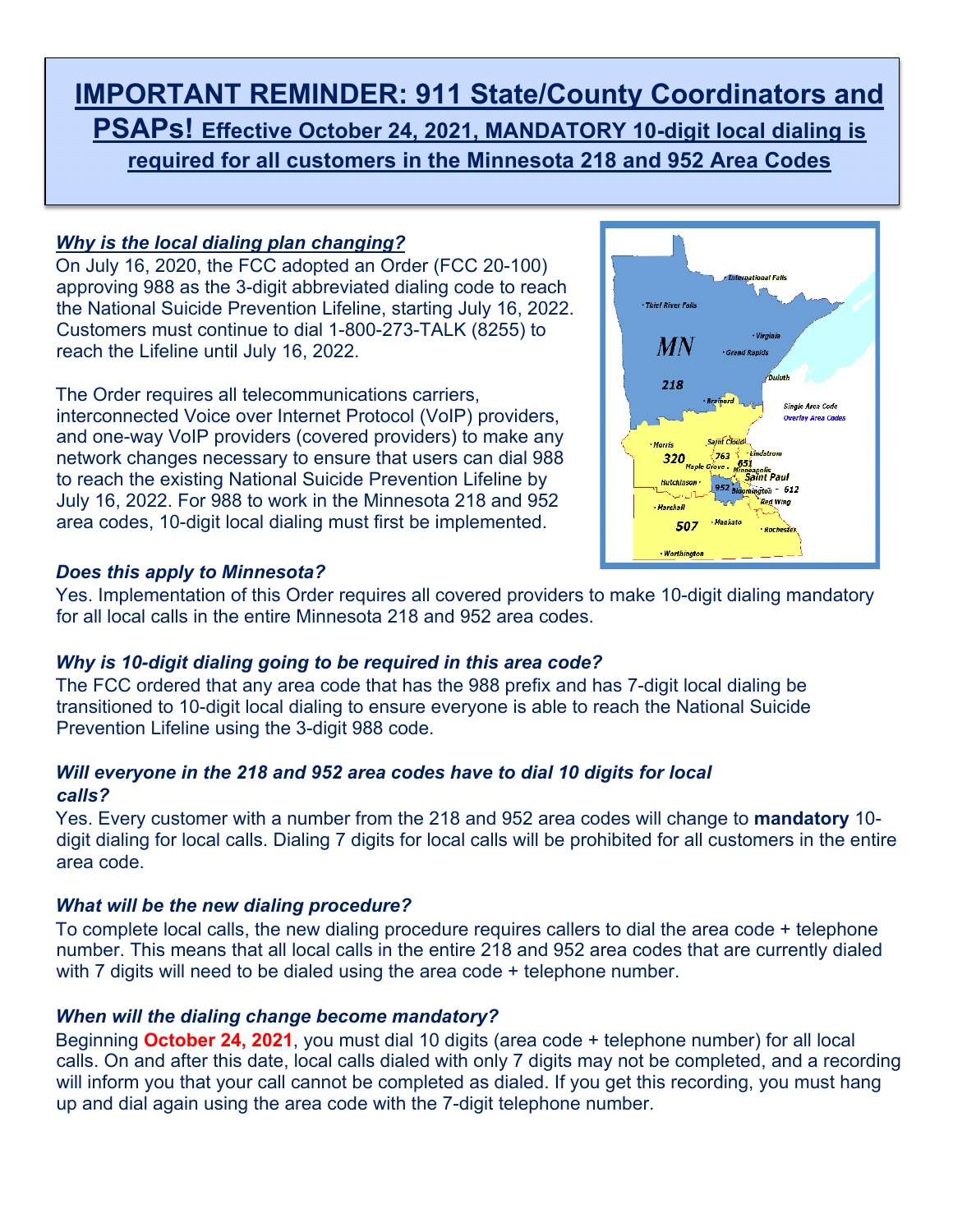# *How does this affect providers of PSAP services and equipment?*

All local calls in the 218 and 952 area codes that are currently dialed with 7 digits will need to be dialed using area code + telephone number. **All PSAP equipment**, such as speed dialers and call forwarding equipment with a number from the 218 and 952 area codes and programmed to dial only 7 digits must be updated or reprogrammed to dial 10 digits (area code + telephone number) for all local calls in the 218 and 952 area codes. Such updates or reprogramming must occur by October 24, 2021. And on and after October 24, 2021, 7-digit calls may not be completed.

### Any necessary changes for PSAPs in this area code must be completed by October 24, 2021.

# *What other changes need to be made?*

In addition to changing your dialing patterns, all services, automatic dialing equipment, or other types of equipment that are programmed to complete local calls using only 7-digit numbers will need to be reprogrammed to complete calls to 10-digit numbers. Some examples are:

- life safety systems or medical monitoring devices
- PBXs
- fax machines
- Internet dial-up numbers
- fire or burglar alarm and security systems or gates
- speed dialers
- mobile or other wireless phone contact lists
- call forwarding settings
- voicemail services, and other similar functions

Be sure to check your website, personal and business stationery, advertising materials, personal and business checks, contact information, your personal or pet ID tags, and other such items to ensure the area code is included.

# *What will remain the same?*

- Your telephone number, including current area code, will not change
- The price of a call, coverage area, or other rates and services will not change due to the dialing change
- What is a local call now will remain a local call regardless of the number of digits dialed
- You will continue to dial 1+ the area code + telephone number for all long-distance calls
- You will continue to dial a prefix when dialing from a multi-line telephone system (i.e., in a hotel, office building, etc.) as required
- You can still dial just 3 digits to reach 711 (relay services) and 911 (emergency services)
- If 211, 311, 411, 511, 611, or 811 are currently available in your community, continue to dial these codes with just 3 digits
- The National Suicide Prevention Lifeline can still be reached by dialing 1-800-273-8255 (TALK) even after the 988 code is in effect

# *When can I begin dialing 988 to reach the National Suicide Prevention Lifeline?*

Beginning **July 16, 2022**, dialing "988" will route your call to the National Suicide Prevention Lifeline. Customers must continue to dial 1-800-273-8255 (TALK) to reach the Lifeline until July 16, 2022.